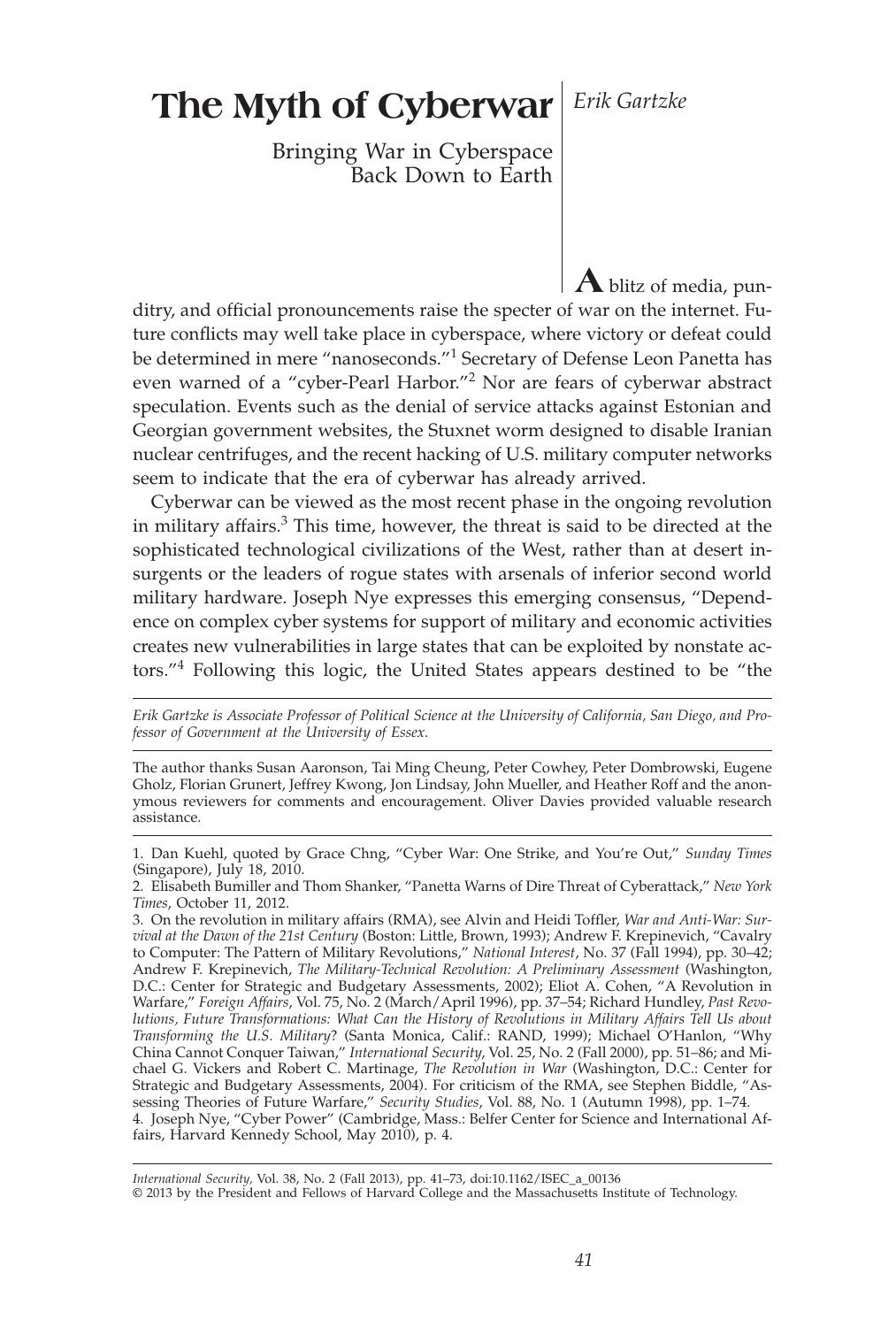country most vulnerable to cyber-attack."<sup>5</sup> If powerful developed nations largely immune to terrestrial onslaught can have their defenses disabled and their factories idled by foreign hackers, then perhaps "Pearl Harbor" is an appropriate metaphor. One should then heed the growing chorus of warnings that the West is about to become the target, rather than perpetrator, of "shock and awe."

There is a significant fault, however, in the theme of impending cyber apocalypse: it is far from clear that conflict over the internet can actually function as war. Predictions about the nature or significance of cyberwar generally commit a common fallacy in arguing from opportunity to outcome, rather than considering whether something that could happen is at all likely, given the motives of those who are able to act. Cyber pessimism rests heavily on capabilities (means), with little thought to a companion logic of consequences (ends). Much that could happen in the world fails to occur, largely because those who can act discern no meaningful benefit from initiating a given act. Put another way, advocates have yet to work out how cyberwar enables aggressors to accomplish tasks typically associated with terrestrial military violence. Absent this logic of consequences, cyberwar is unlikely to prove as pivotal in world affairs, and for developed nations, in particular, as many observers seem to believe.

This article assesses the salience of the internet for carrying out functions commonly identified with terrestrial political violence. War is fundamentally a political process, as Carl von Clausewitz famously explained.<sup>6</sup> States, groups, and individuals threaten harm to deter or compel, generating influence through the prospect of damage or loss. Military force can also be exercised to maintain or alter the balance of power and resist or impose disputed outcomes. The internet is generally an inferior substitute to terrestrial force in performing the functions of coercion or conquest. Cyber "war" is not likely to serve as the final arbiter of competition in an anarchical world and so should not be considered in isolation from more traditional forms of political violence.<sup>7</sup> The capacity for internet coercion is further limited by some of the same factors that make cyberwar appear at first so intimidating. For threats or demands to prove effective, targets must believe both that an attack is likely to follow from noncompliance and that the attack is destined to inflict unacceptable harm. Yet, as I detail here, the need to apprise targets of internet vulnera-

<sup>5.</sup> James Adams, "Virtual Defense," *Foreign Affairs*, Vol. 80, No. 3 (May/June 2001), p. 98.

<sup>6.</sup> Carl von Clausewitz, *On War* (Princeton, N.J.: Princeton University Press, 1976).

<sup>7.</sup> Hannah Arendt wrote, "The chief reason warfare is still with us is... that no substitute for this final arbiter in international affairs has yet appeared on the political scene." Arendt, *On Violence* (New York: Harcourt, Brace, 1970), p. 2.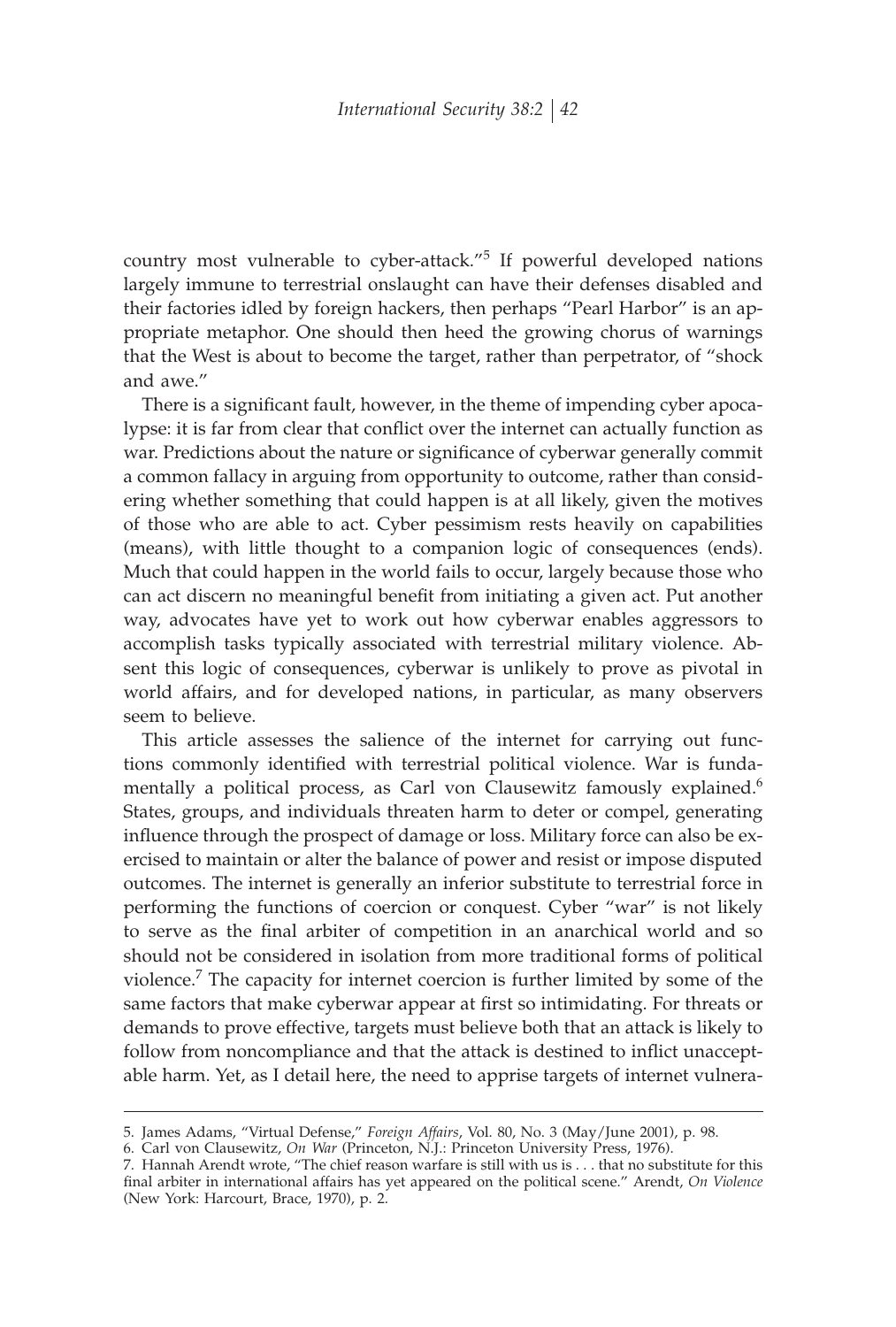bilities to make cyber threats credible contrasts with the secrecy required to ensure an effective attack.

Given the inherent difficulty of credibly threatening cyberattacks without also compromising operational effectiveness, it will be tempting for actors to practice cyberwar rather than engage in coercive threats. Here, too, however, key limitations exist regarding what can be achieved over the internet. It is one thing for an opponent to interrupt a country's infrastructure, communications, or military coordination and planning. It is another to ensure that the damage inflicted translates into a lasting shift in the balance of national power or resolve. Cyberattacks are unlikely to prove particularly potent in grand strategic terms unless they can impose substantial, durable harm on an adversary. In many, perhaps most, circumstances, this will occur only if cyberwar is accompanied by terrestrial military force or other actions designed to capitalize on any temporary incapacity achieved via the internet. Those initiating cyberattacks must therefore decide whether they are prepared to exploit the windows of opportunity generated by internet attacks through other modes of combat. If they are not willing and able to do so, then in grand strategic terms, there are few compelling reasons to initiate cyberwar. The need to back up cyber with other modes of conflict in turn suggests that the chief beneficiaries of cyberwar are less likely to be marginal groups or rising challengers looking to overturn the existing international order and more likely to be nation-states that already possess important terrestrial military advantages. Conceived of in this way, the internet poses no revolution in military affairs but instead promises simply to extend existing international disparities in power and influence.

The remainder of this article is organized into five sections. After a brief review of the burgeoning literature on cyberwar, the subsequent section lays out the case for a logic of consequences. It is not enough to determine what could happen in a world where so much is possible. The third section applies basic insights about the nature of war to detail critical shortcomings of cyberwar as a political instrument. The Pearl Harbor attacks admirably illustrate the inadequacies of conflict in cyberspace. Section four addresses additional implications and limitations of the main argument, while the fifth section offers some concluding remarks.

## *Panic over the Internet: The Literature on Cyberwar*

The character of war has evolved, if not regularly, then certainly at various points in history. As such, it is reasonable, even forward looking, for observers to consider what impact each new technology might have on the nature of war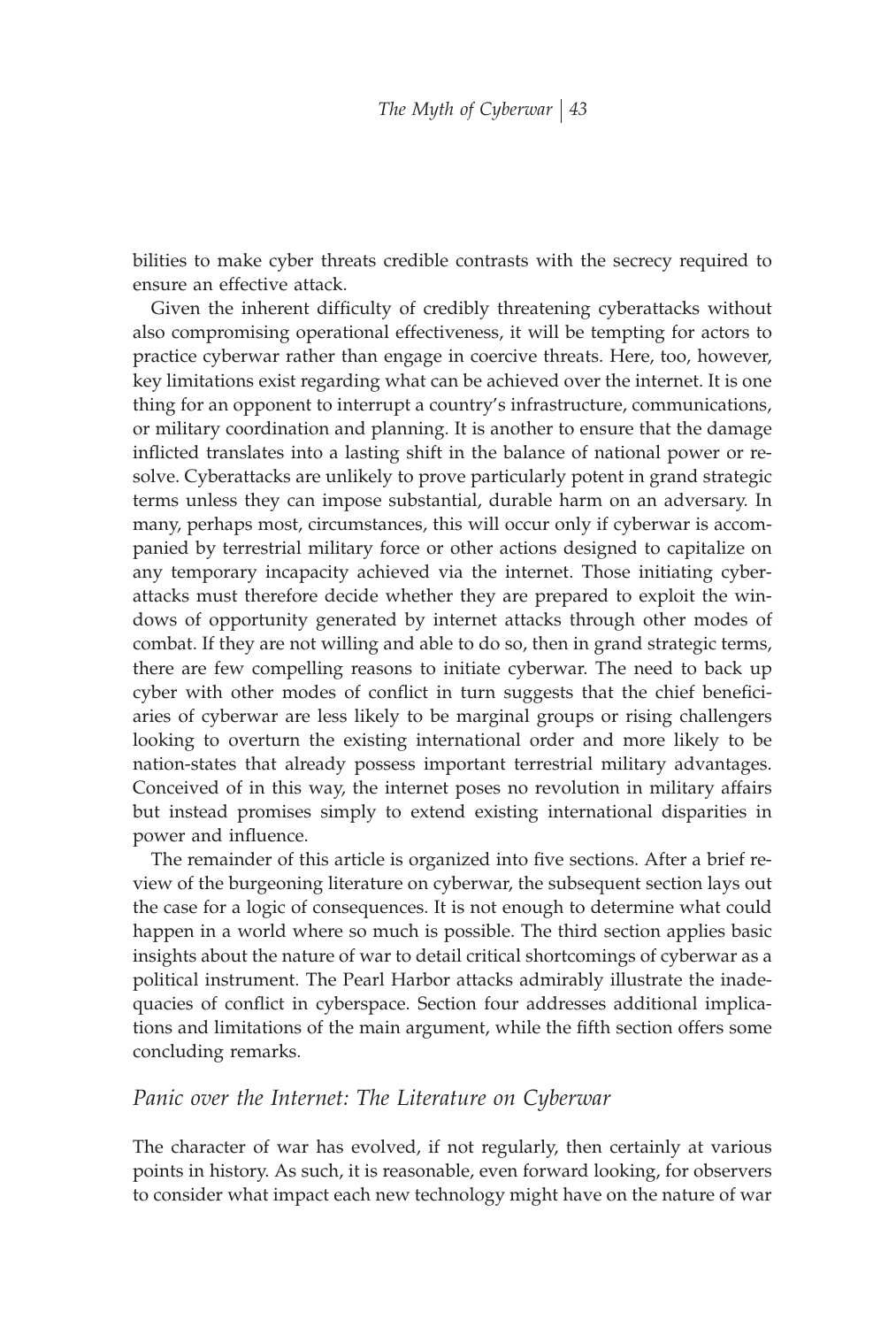and peace. Innovations such as the stirrup, steam propulsion, the airplane, and the exploding shell transformed warfare. Other changes, such as the telephone, high-rise construction techniques, and the advent of effective birth control, may have been less revolutionary than evolutionary in their military effects. A large and growing literature seeks to alert—some might say alarm observers to the dangers of cyberwar. These studies shine much less light on how cyberspace is destined to change the nature of political conflict than on what harm it is possible to perpetrate over the internet.

#### scope and scale conditions of cyberwar—cyber pessimists

For many thoughtful commentators, the size and scope of the cyberwar threat could be unprecedented. William Lynn III argues that cyberwarfare is indeed a substantial, imminent threat.<sup>8</sup> Those with a motive to launch an attack against the United States will soon possess the capability to do so. In this sense, cyberwarfare is unique in that opponents who utilize the strategy are not limited by financial or physical constraints. Lynn advocates a vigorous defense as the most viable and flexible strategy in cyberspace. The United States can avoid large-scale cyber calamities through the collaboration of public, private, and government-sponsored corporations. In a follow-on article, Lynn outlines a five-pillared cyberspace defense strategy, "treating cyberspace as an operational domain, like land, air, sea, and outer space; employing active defenses to stop malicious code before it affects our networks; protecting commercial networks that operate the critical infrastructure that our military relies upon; joining with allies to mount a collective cyber defense; and mobilizing industry to redesign network technology with security in mind."<sup>9</sup>

Treating cyberspace as an operational domain is an excellent idea, but doing so quickly reveals differences between internet conflict and warfare on land, sea, in the air, or in space. Deterring or even defending against cyberattack may prove difficult, as others have argued, but it will prove much harder still for an attacker to figure out how to benefit from internet aggression, unless cyberattacks occur in conjunction with attacks in other domains.

James Adams anticipates Lynn in arguing for a comprehensive U.S. cyberwarfare defense strategy.<sup>10</sup> The United States is vulnerable to attack because

9. William J. Lynn III, "The Pentagon's Cyberstrategy, One Year Later: Defending against the Next Cyberattack," *Foreign Affairs* (September 28, 2011), http://www.foreignaffairs.com/articles/ 68305/william-j-lynn-iii/the-pentagons-cyberstrategy-one-year-later.

10. Adams, "Virtual Defense," pp. 98–112.

<sup>8.</sup> William J. Lynn III, "Defending a New Domain: The Pentagon's Cyberstrategy," *Foreign Affairs*, Vol. 89, No. 5 (September/October 2010), pp. 97–108.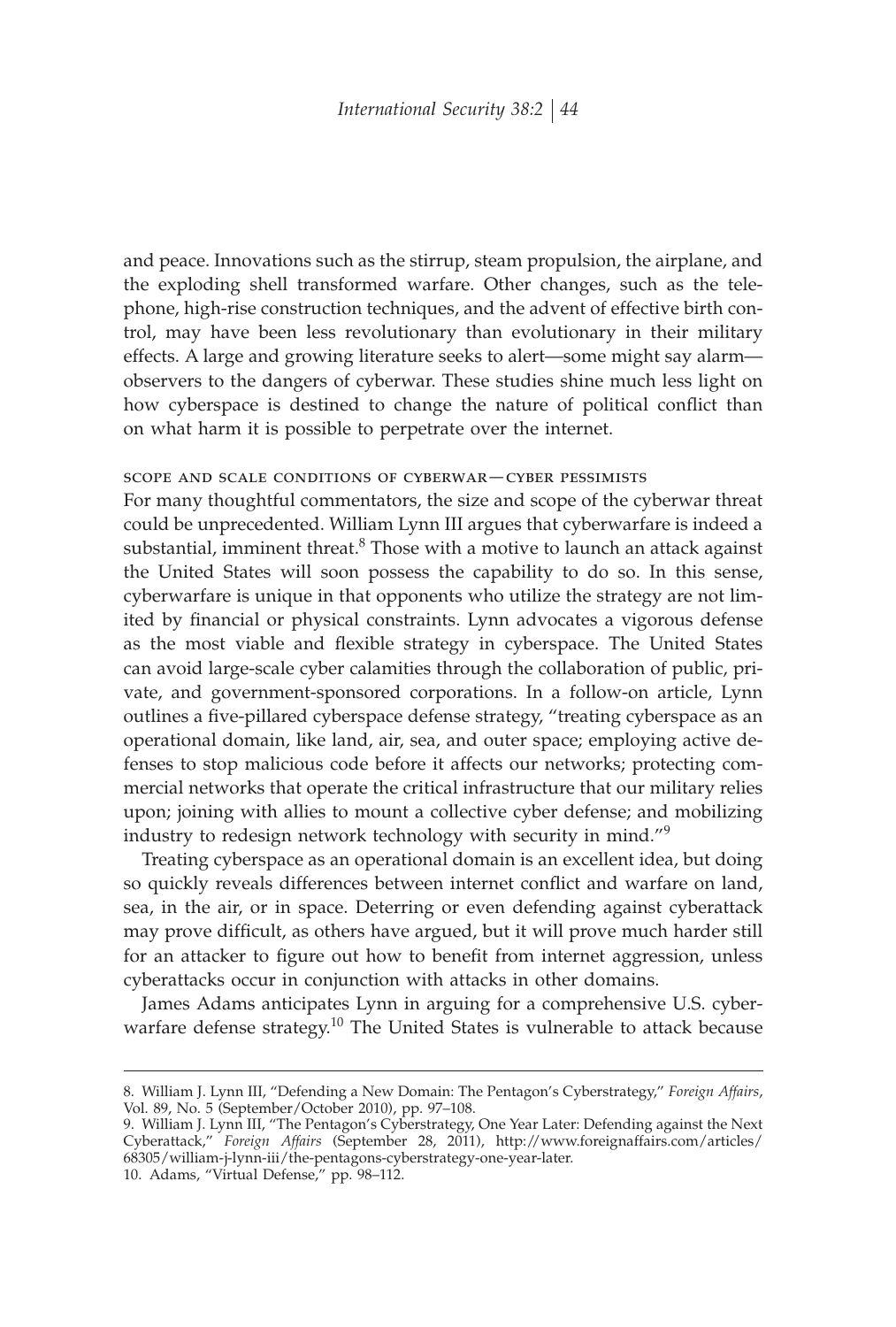many smaller nations and private groups will seek to gain an advantage by employing asymmetric warfare, whose impact would be felt not only in the public sector, but also in private industry.<sup>11</sup> The U.S. military has become increasingly dependent on new technology to dominate modern battlefields, paradoxically rendering itself more vulnerable and prone to ever-increasing incidences of potentially crippling cyberattacks. Richard Clark and Robert Knake offer early examples of cyberwar.<sup>12</sup> They claim that the United States has been slow to orient itself to what they argue could be a national security nightmare. Shane Courville also considers the United States to be highly susceptible to a catastrophic cyberattack, but he is pessimistic about the ability of the United States or other nations to defend themselves.<sup>13</sup> Cyber defense is problematic given rapidly changing technology. In particular, Courville notes that little thought has gone into exactly who manufactures computer hardware for the U.S. military. $14$ 

Kenneth Knapp and William Boulton point out that the limited barriers to entry in cyberwarfare leave even great powers vulnerable to a constant stream of virtual attacks.<sup>15</sup> As they write, "[W]ide ranges of formidable cyberweapons have become more affordable and available. . . . An attacker can build an [electromagnetic] bomb, designed to fry computer electronics with electromagnetic energy, for as little as \$400."<sup>16</sup> The authors blame advances in cyberwar technology for heightened losses in U.S. industry: "500 U.S. companies showed an increase in reported financial losses of 21 percent, or \$455.8 million, in 2002."<sup>17</sup>

Lorenzo Valeri and Michael Knights are also concerned about the vulnerability of U.S. military and civilian infrastructure to cyberwarfare.<sup>18</sup> These authors speculate that terrorists will exercise offensive information warfare, focusing on electronic commerce websites instead of national infrastructure, as the former will be significantly more accessible and might ultimately wreak

<sup>11.</sup> Ibid., p. 99.

<sup>12.</sup> Richard A. Clarke and Robert K. Knake, *Cyber War: The Next Threat to National Security and What to Do about It* (New York: Ecco, 2010).

<sup>13.</sup> Shane P. Courville, "Air Force and the Cyberspace Mission: Defending the Air Force's Computer Network in the Future" (Maxwell, Ala.: Center for Strategy and Technology, Air War College, 2007).

<sup>14.</sup> Ibid.

<sup>15.</sup> Kenneth Knapp and William Boulton, "Cyber-Warfare Threatens Corporations: Expansion to Commercial Environments," *Information Systems Management Journal*, Vol. 23, No. 2 (Spring 2006), pp. 76–87.

<sup>16.</sup> Ibid., p. 79.

<sup>17.</sup> Ibid., p. 83.

<sup>18.</sup> Lorenzo Valeri and Michael Knights, "Affecting Trust: Terrorism, Internet, and Offensive Information Warfare," *Terrorism and Political Violence*, Vol. 12, No. 1 (Spring 2000), pp. 15–36.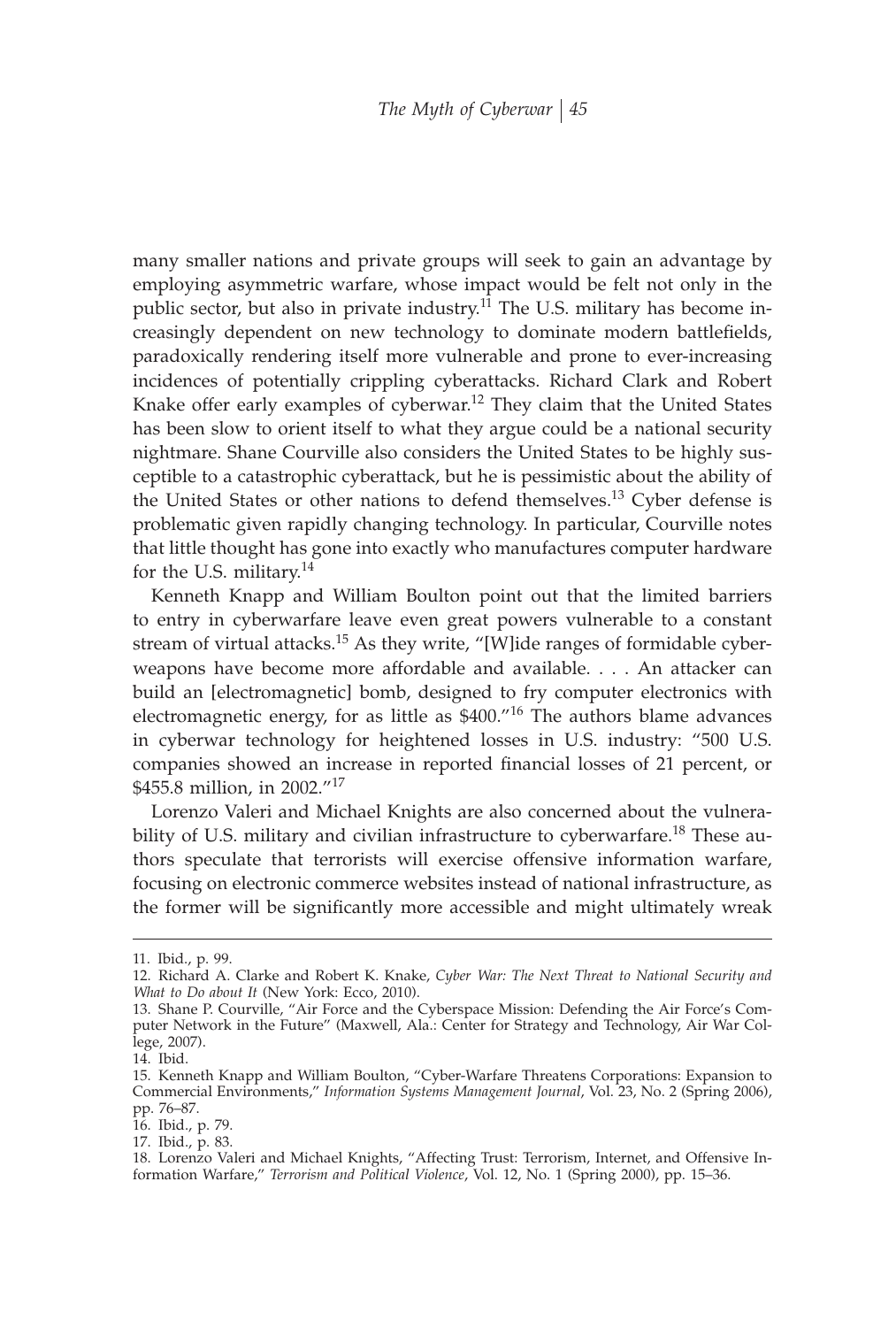the most havoc. Attacks on commercial industry will seriously damage consumer trust in the internet, and might ultimately undermine government plans to convert services to the digital domain. Valeri and Knights emphasize that the skills needed to conduct offensive information warfare "are easily available as the Internet and exposure to information and network technologies encourages increasing technological sophistication in society."<sup>19</sup>

John Arquilla and David Ronfeldt seek to distinguish between actors and their roles in internet conflict.<sup>20</sup> Cyberwar generally involves conflicts among organized militaries, while "Netwar" consists of internet conflict that includes nonstate actors. As they explain it, "[T]he term Netwar refers to an emerging mode of conflict (and crime) at societal levels, involving measures short of traditional war."<sup>21</sup> Arquilla and Ronfeldt argue that "cyberwar" has become misleading with the advent of newer technology. However, while Netwar and traditional cyberwar differ in their respective forms, each is a potentially catastrophic threat.

#### the attribution problem and international law

It has been argued that one of the most important, and potentially menacing, characteristics of cyberwar involves anonymity. David Clark and Susan Landau highlight attribution as a critical issue that is difficult to overcome in seeking to deter cyberattacks.<sup>22</sup> As they argue, "Retaliation requires knowing with full certainty who the attackers are."<sup>23</sup> Similarly, Martin Libicki is concerned that the internet may create intractable difficulties in seeking to deter would-be perpetrators.<sup>24</sup> As he explains the problem, "The lower the odds of getting caught, the higher the penalty required to convince potential attackers that what they might achieve is not worth the cost."<sup>25</sup> Attackers are much more likely to strike if they are unlikely to be targeted in return.

The focus is again on the potential for harm, rather than on exploring the motives and operational logic of perpetrators. If internet anonymity is awkward for targets of attacks, it is also a problem for initiators. Terrorists spend as

<sup>19.</sup> Ibid., p. 20.

<sup>20.</sup> John Arquilla and David Ronfeldt, "The Advent of Netwar: Analytic Background," *Studies in Conºict and Terrorism*, Vol. 22, No. 3 (September 1999), pp. 193–206.

<sup>21.</sup> Ibid., p. 194.

<sup>22.</sup> David D. Clark and Susan Landau, "Untangling Attribution," *Harvard National Security Journal*, Vol. 2, No. 2 (March, 2011), pp. 25–40.

<sup>23.</sup> Ibid., p. 2. Targeting improves with information about perpetrators, but blanket retaliation could also prove effective, provided that punishment also touches the attackers. At the same time, no one ever possesses "full certainty." The U.S. legal standard is "reasonable doubt."

<sup>24.</sup> Martin C. Libicki, *Cyberdeterrence and Cyberwar* (Santa Monica, Calif.: RAND, 2009).

<sup>25.</sup> Ibid., p. 43.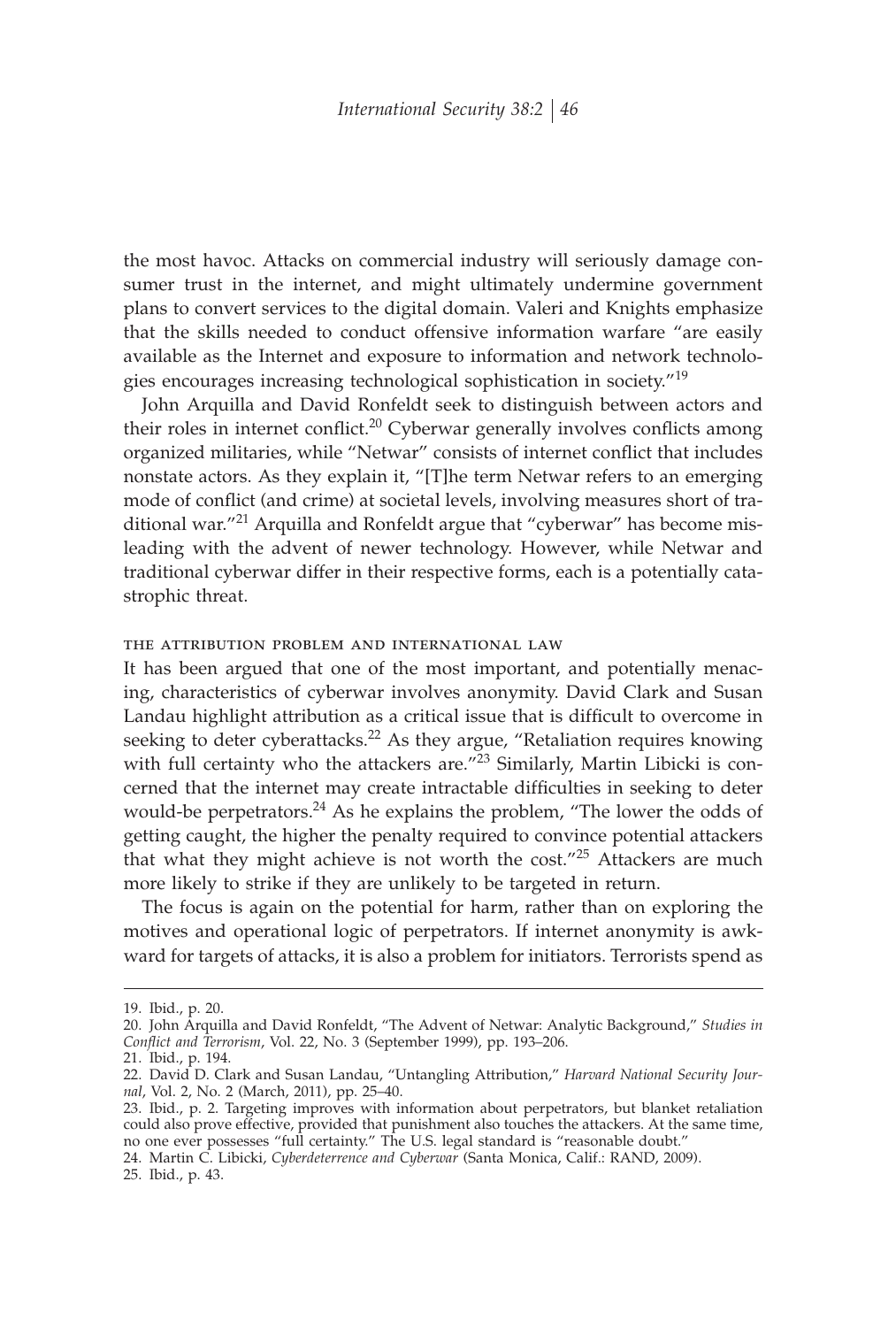much time marketing their exploits as they do fighting, bombing, assassinating, and so on. Where anonymity protects an aggressor from retribution, it also dilutes credit for the deed. Vandals often "tag" their handiwork—creating an identity where none need exist—precisely because real anonymity means not receiving credit for one's handiwork. Internet vandals also brand their exploits, presumably because they wish to receive credit for their exploits, even at some risk to their anonymity.

Just as ongoing cyberattacks from unidentified sources do not give the target a way to retaliate, they also fail to provide the target with the means to acquiesce. Demands from an anonymous cyberwarrior will tend to be ignored or reneged upon once vulnerabilities are identified and addressed. Demands might also come from a source that did not, or was even incapable of, mounting a cyberattack. As with the use of identifying symbols in war, it is in an attacker's interest to "brand" its actions to most effectively elicit concessions from a target. Indeed, even if demands are complied with, an attacker will have difficulty obtaining sustained compliance, given the impossibility of demonstrating future capabilities.

Discussion of attribution problems in cyberspace also reflects a subtle but telling shift in framing. Libicki's simple calculus of deterrence, for example, involves "getting caught," something more often characteristic of crime than war. Some aspects of international relations involve anonymity. Espionage, covert operations, and certain kinds of political theft or murder function most effectively when the perpetrators are unknown, or indeed when the operations themselves remain undisclosed. Strategic or tactical advantage can also stem from anonymity and surprise in terrestrial military missions, though nations and groups often sacrifice surprise and advertise their role in contests to extract concessions or tacit or formal admission of defeat. How does one surrender to no one in particular? The advantage of anonymity will persist for peripheral forms of warfare on the internet, just as it has played a role in terrestrial competition and conflict. Most forms of political conflict, however, encourage disclosing an initiator's identity. Coercion requires attribution. Similarly, threats designed to elicit concessions or deter aggression are already problematic in physical space.<sup>26</sup> This "credibility problem" mirrors the attribution problem and is perhaps equally likely to make internet aggression problematic for initiators as for possible targets.

<sup>26.</sup> Robert Powell, *Nuclear Deterrence Theory: The Search for Credibility* (Cambridge: Cambridge University Press, 1990); and Barry Nalebuff, "Rational Deterrence in an Imperfect World," *World Politics*, Vol. 43, No. 3 (April 1991), pp. 313–335.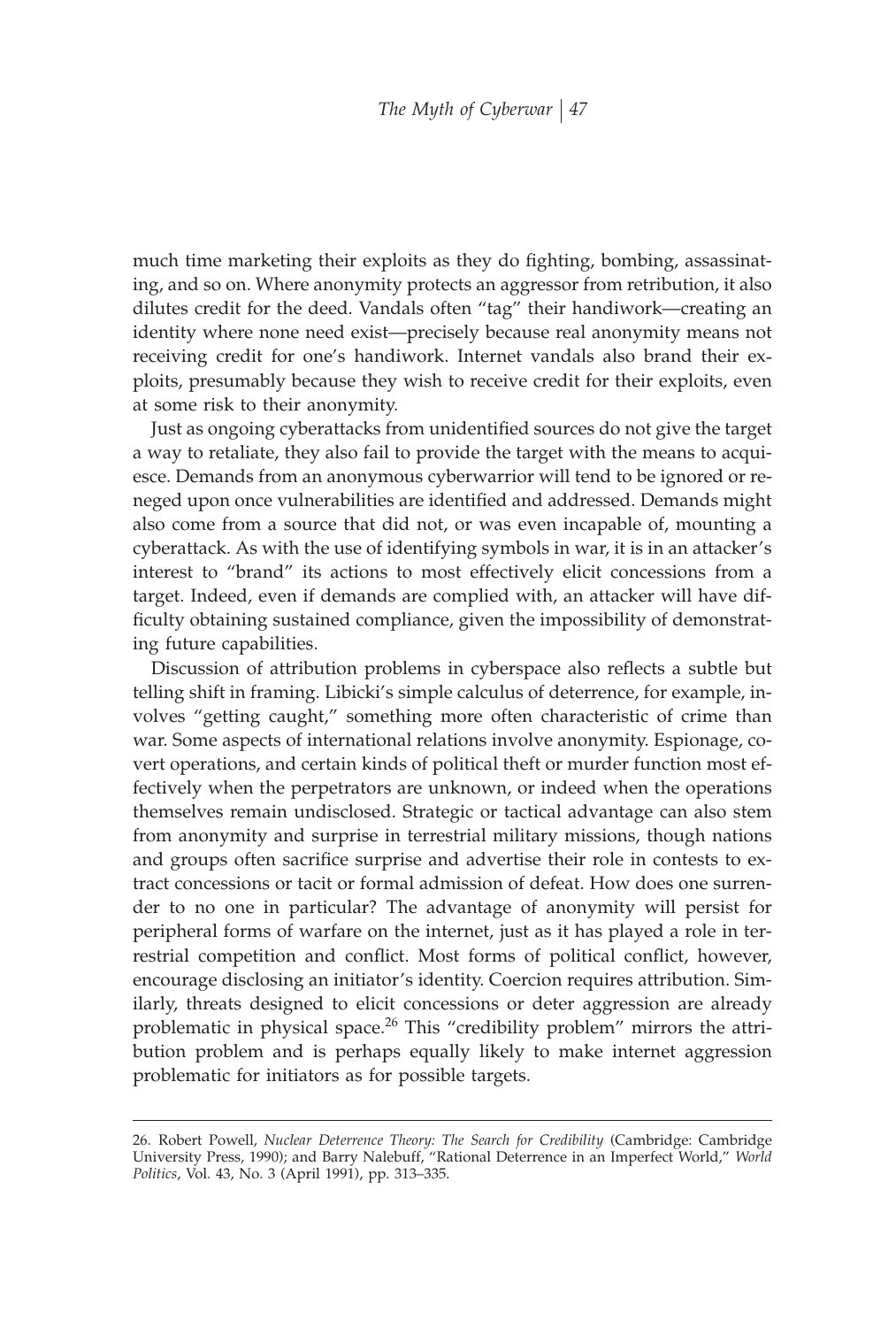Several scholars also note that cyberwar creates an unparalleled legal environment, one in which even defining the scope of activities has become problematic. There has not yet been sufficient time, or perhaps the inclination, to solidify the legal standing of cyber conflict in international law. Charles Dunlap notes that democracies, in particular, have sidestepped attempts to formulate a treaty covering cyber conflict.<sup>27</sup> Indeed, it is inherently difficult to legally define a process when capabilities have yet to be uncovered. Cyberattacks could perhaps be looked upon as the legal equivalent to armed attacks.<sup>28</sup> Yet, the legal definition of armed conflict involves "significantly destructive attacks taking place over some period of time and conducted by a group that is well-organized,"<sup>29</sup> a set of conditions yet to be adequately demonstrated in cyberspace.

### cyber salience—a balancing of perspectives

While the bulk of reactions to cyberwar emphasize dramatic dangers, some studies offer a more balanced perspective. Tim Maurer contrasts the gloomy picture provided by the bulk of writers with estimates of likely determinants of loss of life associated with a cyberattack.<sup>30</sup> Maurer lists the relative security of civilian infrastructure, participation of nonstate actors, and the evolution of law regarding retaliation strategies. He concludes that loss of life from cyberattacks will generally be slight. Indeed, drawing on his estimates, Maurer asserts that "a digital Pearl Harbor would cost fewer lives than the attack 70 years ago. $^{\prime\prime}$ <sup>31</sup>

Wesley Clark and Peter Levin anticipate an inevitable rise in cyberwarfare, one that will eventually involve broad sectors of society.<sup>32</sup> Populations will face "network-born disruptions of critical national infrastructure"—including terrestrial and airborne traffic, energy generation and distribution, and the financial system. The authors note, however, that the United States and other

<sup>27.</sup> Charles J. Dunlap Jr., "Perspectives for Cyber Strategists on Law for Cyberwar," *Strategic Studies Quarterly*, Vol. 5, No. 1 (Spring 2011), pp. 81–99.

<sup>28.</sup> Vinton G. Cerf, "Safety in Cyberspace," *Daedalus*, Vol. 140, No. 4 (Fall 2011), pp. 59–69.

<sup>29.</sup> Michael N. Schmitt, "Cyber Operations in International Law: The Use of Force, Collective Security, Self-Defense, and Armed Conflict," in Committee on Deterring Cyberattacks, ed., *Proceedings of a Workshop on Deterring Cyberattacks: Informing Strategies and Developing Options for U.S. Policy* (Washington, D.C.: National Academies Press, 2010), p. 176.

<sup>30.</sup> Tim Maurer, "The Case for Cyberwarfare," *Foreign Policy*, October 19, 2011, http://www .foreignpolicy.com/articles/2011/10/19/the\_case\_for\_cyberwar.

<sup>31.</sup> Ibid.

<sup>32.</sup> Wesley K. Clark and Peter L. Levin, "Securing the Information Highway: How to Enhance the United States' Electronic Defenses," *Foreign Affairs*, Vol. 88, No. 6 (November/December 2009), pp. 2–10.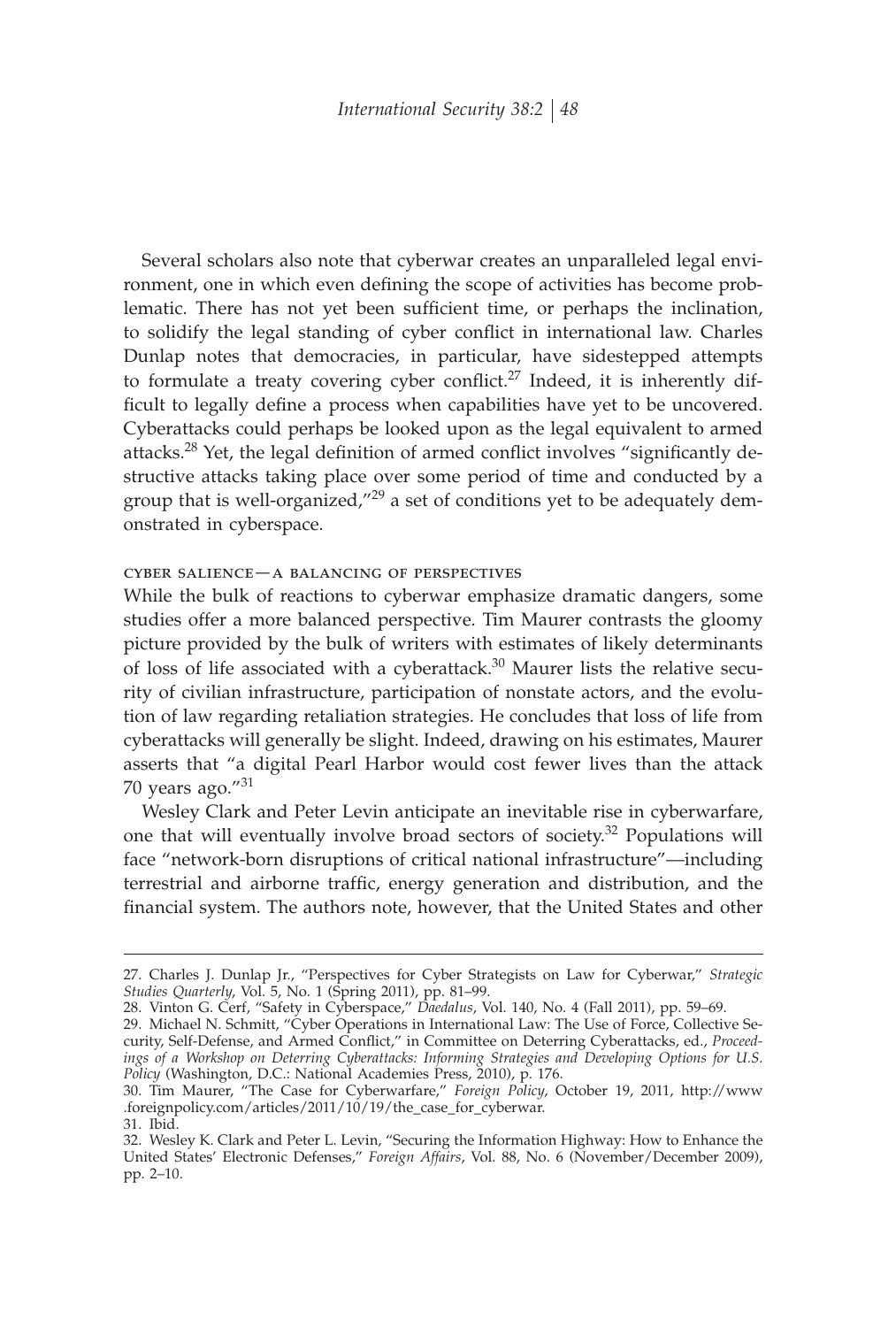nations are doing a great deal to mitigate the threat. The United States has pledged a reported \$30 billion by 2015 as part of the Comprehensive National Cyber Security Initiative. In addition, Clark and Levin note lessons learned from previous attacks. The most effective electronic security strategy must operate under full disclosure. Experts in academic, industrial, and governmental sectors must quickly collaborate on a mitigation strategy. Yet, Clark and Levin also acknowledge that "electronic security works best when it is autonomous, adaptable, distributed and diversified."33

Stephen Walt argues that a critical preliminary task is to separate out different dangers grouped under the common rubric of "cyber-warfare."<sup>34</sup> For Walt, cyberwarfare consists of four distinct issues: degrading an enemy's military capabilities, penetrating networks to shut down civilian infrastructure, webbased criminal activity, and cyber espionage. These four issues help to frame cyberwarfare as an evolving, nuanced set of issues, each amenable to its own cost-benefit analysis. Thomas Rid argues that cyberwar is not really war because it fails to conform to conventional definitions of conflict.<sup>35</sup> Rid's chief point—mirroring in an interesting manner Maurer's argument—is that cyberwar is not sufficiently violent or casualty-producing to be considered war. As such, cyberwar is a misnomer. This perspective risks becoming a purely academic exercise, however, if cyber conflict eventually supplants military violence as the ultimate arbiter of international politics. Cyberwar does not need to be war to make war obsolete. Instead, it must fulfill the existing functions of terrestrial warfare if it is to rival the utility of existing forms of conflict. As I argue below, the internet is extremely unlikely to substitute for, or serve as an alternative to, earthbound warfare.

## *Contrasting Vulnerability and the Nature of Threats*

It has become an article of faith among those attentive to questions of security or technology that cyberspace is a new domain where the old rules of warfare no longer apply. Cyberspace could constitute a hidden back door, enabling opponents of the Western-dominated world order to undermine the hard-won terrestrial advantages of the established powers. History makes clear that technological innovations or new modes of organization eventually topple every

<sup>33.</sup> Ibid., p. 6.

<sup>34.</sup> Stephen M. Walt, "Is the Cyber Threat Overblown?" *Foreign Policy*, March 30, 2010, http:// walt.foreignpolicy.com/posts/2010/03/30/is\_the\_cyber\_threat\_overblown.

<sup>35.</sup> Thomas Rid, "Cyber War Will Not Take Place," *Journal of Strategic Studies*, Vol. 35, No. 1 (February 2012), pp. 5–32.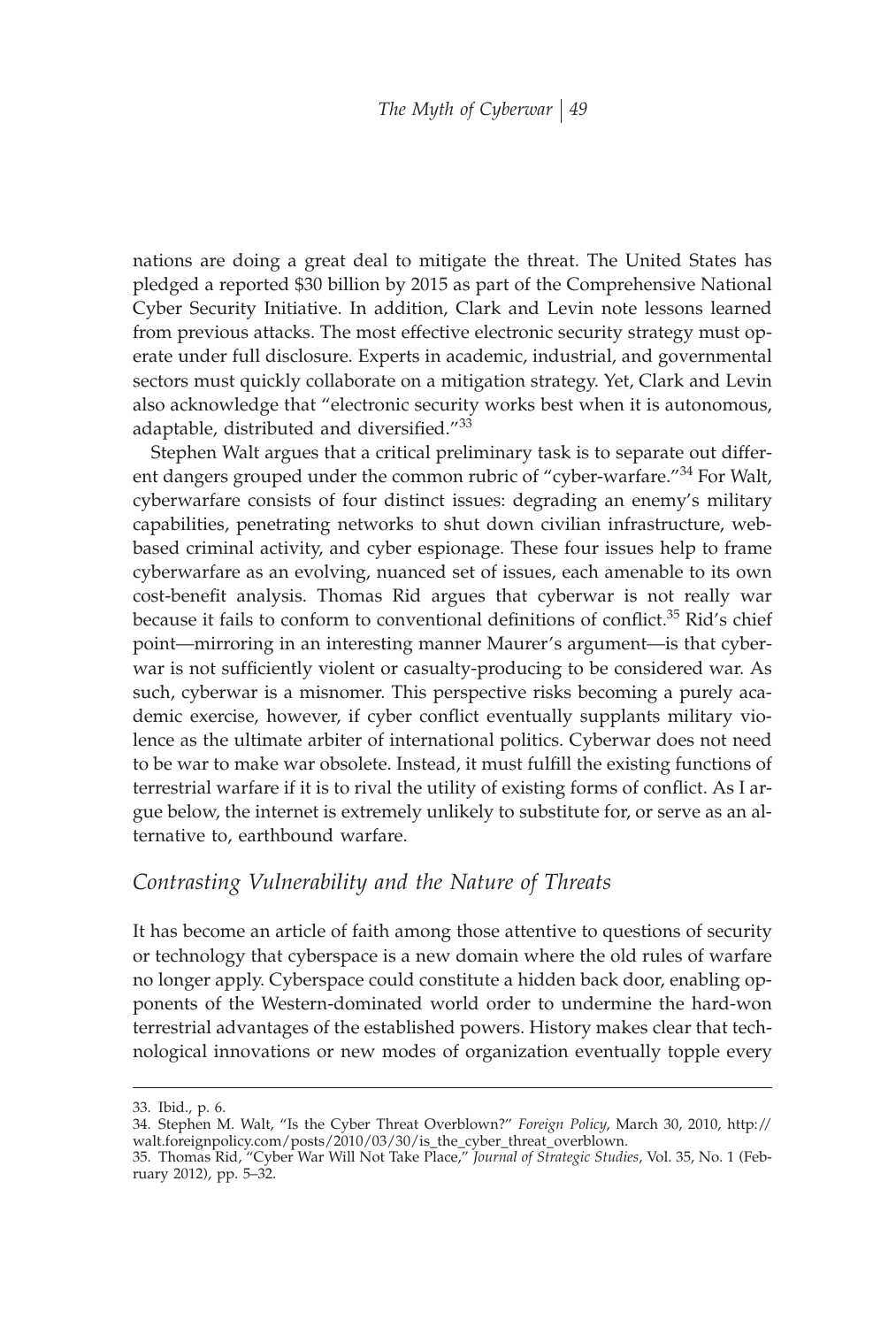hierarchy.<sup>36</sup> The United States and other nations have already begun expensive reforms designed to prepare for war over the internet, while some civil liberties have been curtailed on the grounds that cyberwar may well constitute the next existential threat.

Yet, it is far from clear that the internet is transformational in military terms, let alone revolutionary. Lacking information about whether developments are radical or merely incremental, it may make sense to adopt a few guidelines that will help to determine whether there is cause for panic. A reasonable level of caution is usually provided by our own common sense. Most readers will lock their doors at night, for example, and refrain from handling large sums of cash in a dark alley. Imagining what others could do to injure each of us, however, can quickly descend into paranoia. It is not reasonable to believe that someone is intent on mischief simply because it is possible for them to inflict harm.

Even in the safest of societies, individuals, groups, and entire communities are subject to an enormous variety of potential hazards. Much could be done to impinge on each of us, even though few of these possibilities are ever exercised, or experienced, with any regularity. The physical world hosts a multitude of venues for extremely unlikely accident or disease. A small number of people prefer to remain indoors rather than risk being struck by lightning or struck down by botchulism. Still, individuals with these concerns may merit more attention from psychiatric professionals than from military planners. Being vulnerable will be novel to no one living in our modern, highly integrated world. Indeed, the capacity to hurt is so ubiquitous in densely populated portions of the globe that blood would coat the streets if it were not true that relatively little relationship exists between the capacity to attack and the actual prospect that one will be invaded, assaulted, or otherwise done in.<sup>37</sup>

Just about anything is possible. Someone may have put poison in your Corn flakes at breakfast. Terrorists may have singled you out for vengeance, or you might just become one of the unlucky few who are in the wrong place at the

<sup>36.</sup> On political order and technological change in world affairs, see Robert Gilpin, *War and Change in World Politics* (New York: Cambridge University Press, 1981); William H. McNeill, *The Pursuit of Power: Technology, Armed Force, and Society since 1000* (Chicago: University of Chicago Press, 1984); Martin van Creveld, *Technology and War: From 2000 to the Present* (New York: Free Press, 1989); Emily O. Goldman and Leslie C. Eliason, eds., *Diffusion of Military Technology and Ideas* (Stanford, Calif.: Stanford University Press, 2003); and Keir A. Lieber, *War and the Engineers: The Primacy of Politics over Technology* (Ithaca, N.Y.: Cornell University Press, 2005).

<sup>37.</sup> The current fascination with vampires (in popular culture) and zombies (among academics) illustrates the basic point. Aggression becomes endemic if harm has an intrinsic payoff (e.g., human beings are food). Vampires and zombies threaten not just individuals but the whole of civil society, because interdependence/specialization requires that vulnerability not equal insecurity.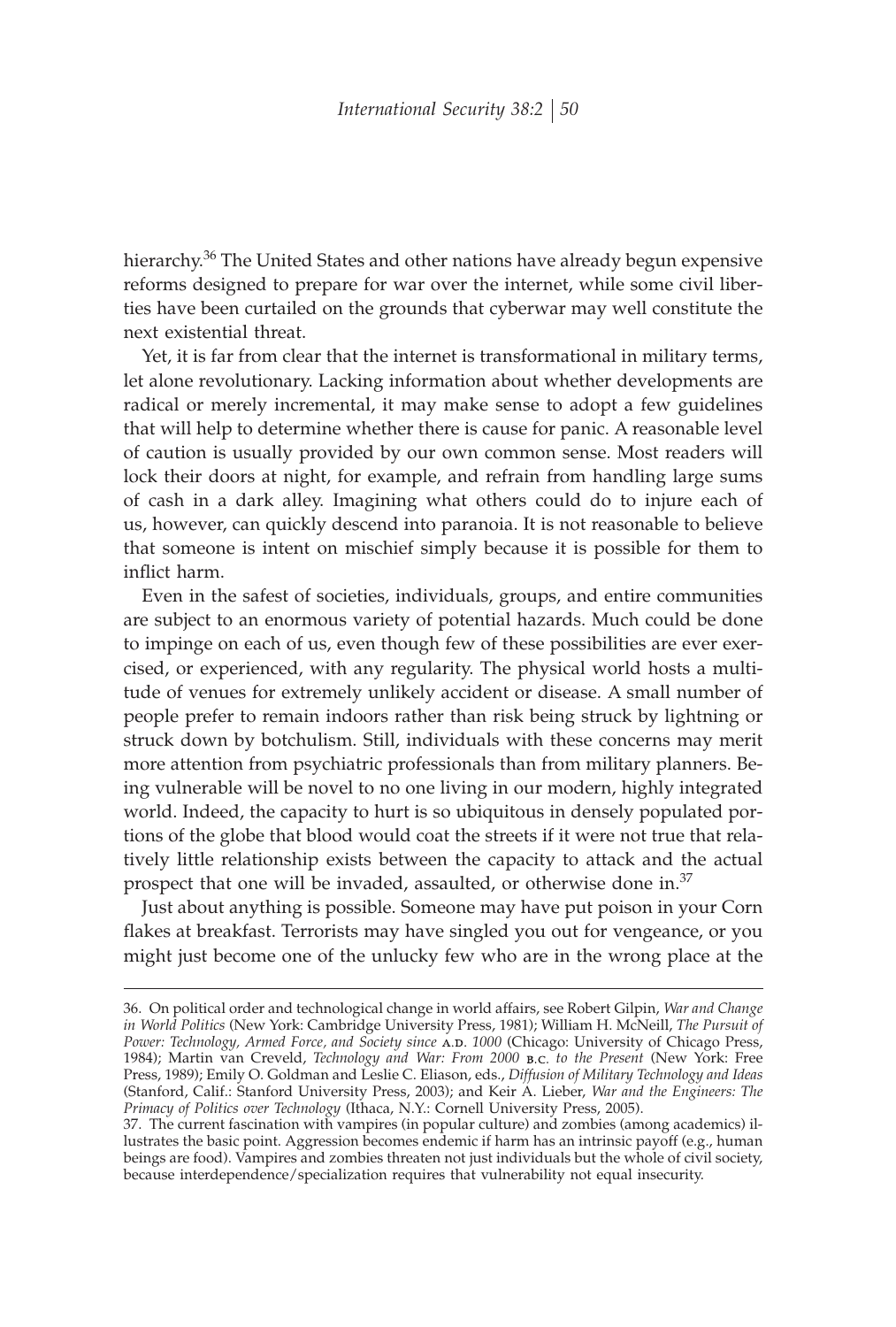wrong time. When a commuter steps outside to start her car or to catch the bus, it is impossible to be certain that no truck will jump the curb and that every asteroid will remain in its usual orbit. And yet, despite endless potential for injury or death, few of us have chosen to harden our living rooms against cruise missile attack or immersed ourselves in real-time plots from NASA charting the trajectories of space detritus. In dealing with known unknowns, we became comfortable with not being protected. California homeowners typically do not carry earthquake insurance, for example, even though "the big one" is an eventuality. We do so because security is expensive; being indemnified against unlikely events may literally not be worth the effort. One could buy that bulletproof vest listed on Ebay, but then how often would it prove fashionable at the office or in the classroom? The probabilities of esoteric catastrophe are by their nature minute. Unlikely events are unlikely, and so most of us go about our business, paying little attention to the potential menace from the skies or, for that matter, from one another.

Governments face similar realities. Many threats are conceivable, but relatively few actually materialize. A holistic approach to security involves assessing risks, and then allocating finite resources to address tractable threats, making the largest improvements in protection or, conversely, the greatest increases in influence.<sup>38</sup> Every dollar spent on national defense must be taken from objectives such as improving education, building or repairing infrastructure, or paying down the debt. Only extremely affluent (or paranoid) populations pay the price of pursuing protection from the most exotic hazards. More to the point, protection is inevitably incomplete, and comes with its own consequences, including other forms of insecurity. The risk of attack is never zero, given that a potent defense or deterrent endangers the security of others.<sup>39</sup>

If violence is ecological, why do human beings not live in consummate fear? Most of us are safe because the multitudes capable of causing us harm have little interest in doing so. For the most part, violence does little that potential perpetrators view as worth their while. Humanity is protected by an invisible

<sup>38.</sup> The distinction between security and influence is often missed or misrepresented in policy debates. For example, although discussions often center on protecting the American people (security), much of U.S. defense spending actually purchases discretion abroad (influence).

<sup>39.</sup> On the security dilemma, see John Herz, "Idealist Internationalism and the Security Dilemma," *World Politics*, Vol. 2, No. 2 (January 1950), pp. 157–180; Robert Jervis, "Cooperation under the Security Dilemma," *World Politics*, Vol. 30, No. 2 (January 1978), pp. 167–214; Randall L. Schweller, "Neorealism's Status-Quo Bias: What Security Dilemma?" *Security Studies*, Vol. 5, No. 3 (Spring 1996), pp. 90–121; and Charles L. Glaser, "The Security Dilemma Revisited," *World Politics*, Vol. 50, No. 1 (October 1997), pp. 171–201.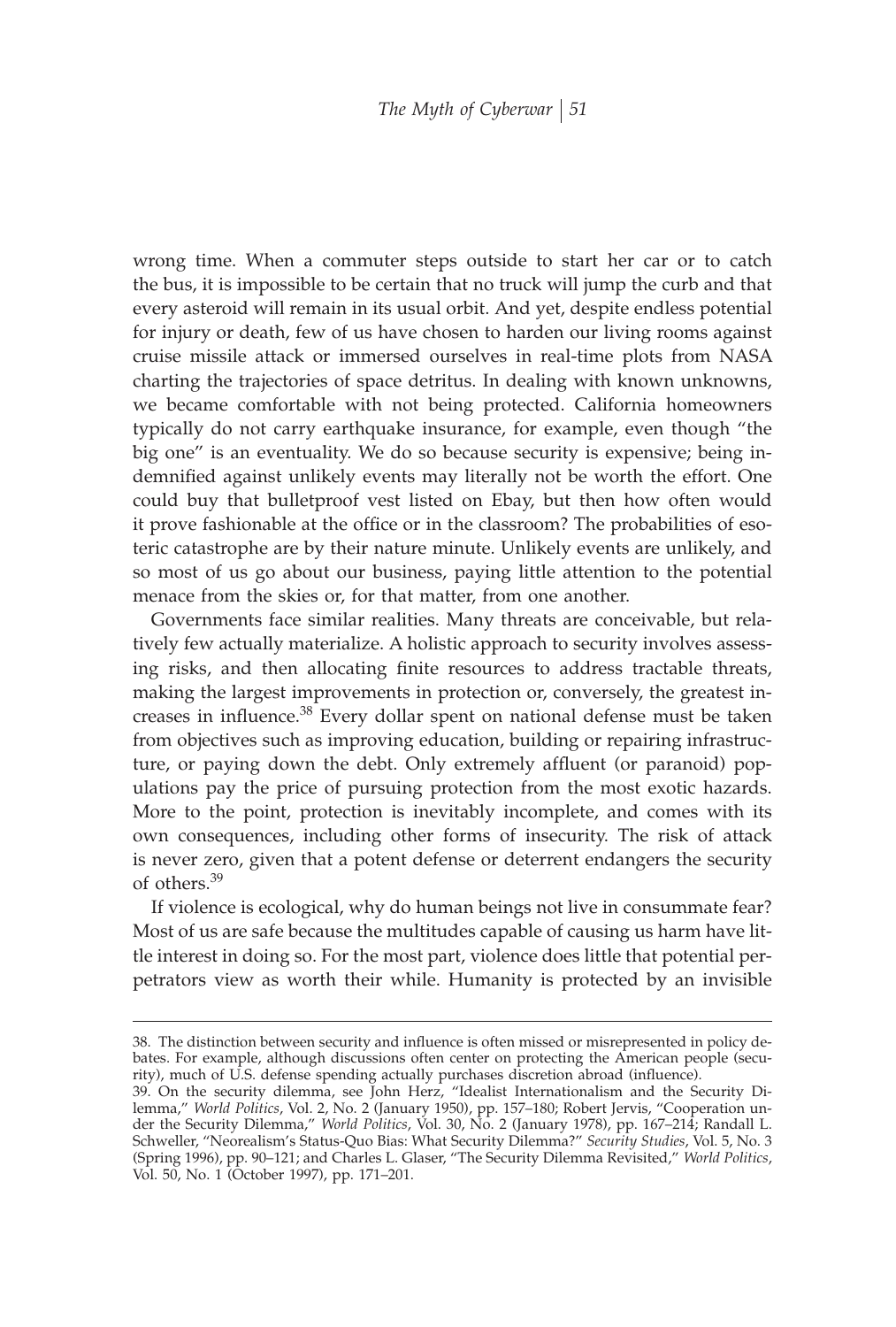shell of indifference or inefficaciousness. The stranger coming toward you on a busy city street could swing out his arm, catching you under the chin. He could be carrying an Uzi, which in a fit of rage will leave you and other passersby on the pavement in a pool of intermingling fluids. Yet, you are probably not going to die a violent death in the next minute, or at any other time. The potential for violence is both ubiquitous and seldom realized because striking out, though often possible, does little to benefit the violator. The use of force is costly, risky, and mostly unproductive. When we learn of violence, our natural inclination is to ask "why?" Like a police detective, we seek a motive. Violence requires a cause. When, on occasion, we cannot identify the logic behind a perpetrator's choice of a target, the experience is remarkable, and considerably puzzling.

Most of us are capable of seriously injuring others, but for the most part we fail to exercise our capabilities because there is no positive reason to strike. A driver behind the wheel of an automobile can cause enormous damage or loss of life, and yet pedestrians walk in front of stopped vehicles at an intersection, with little care or attention to the fact that a tap of a toe on the accelerator is all it takes to end their lives. The mere capacity to harm is just not a very good predictor of aggression, because the potential for harm is everywhere but seldom practiced. Few of us are likely to be the target of attack, and so each of us can greet the day with minimal anxiety, to say nothing of personal security, not because we are thoroughly protected, but because causing harm is usually inconvenient, unnecessary, or pointless for potential perpetrators. Attacking us (or others) serves no purpose.

The internet makes it possible to interact with people just about anywhere on the globe as easily, or even more easily, than conversing with the neighbors next door. Initial attention to the mobility of cyberspace focused on the potential for good, but convenience also overcomes barriers to conflict. The supply of targets for cyber acts of aggression is certainly huge relative to the supply of perpetrators of physical violence. Viewed in this way, it is remarkable that cyberspace has yet to become exclusively the domain of fraud, identity theft, and other acts of predation, interspersed only with pornography and the occasional Nigerian emailer looking to deposit millions in your bank account. Yet, if the internet makes it easy to reach out and touch others, it in no way makes those contacts profound. Casual attempts to undermine one's welfare abound, but it is with equal casualness that we ignore the bulk of spam or internet sites marketing lapsed software. Predation continues unabated on the world wide web, but if it is easy to reach us, contact is all the more superficial.

The bulk of internet traffic is benign. Cyberspace has not made life more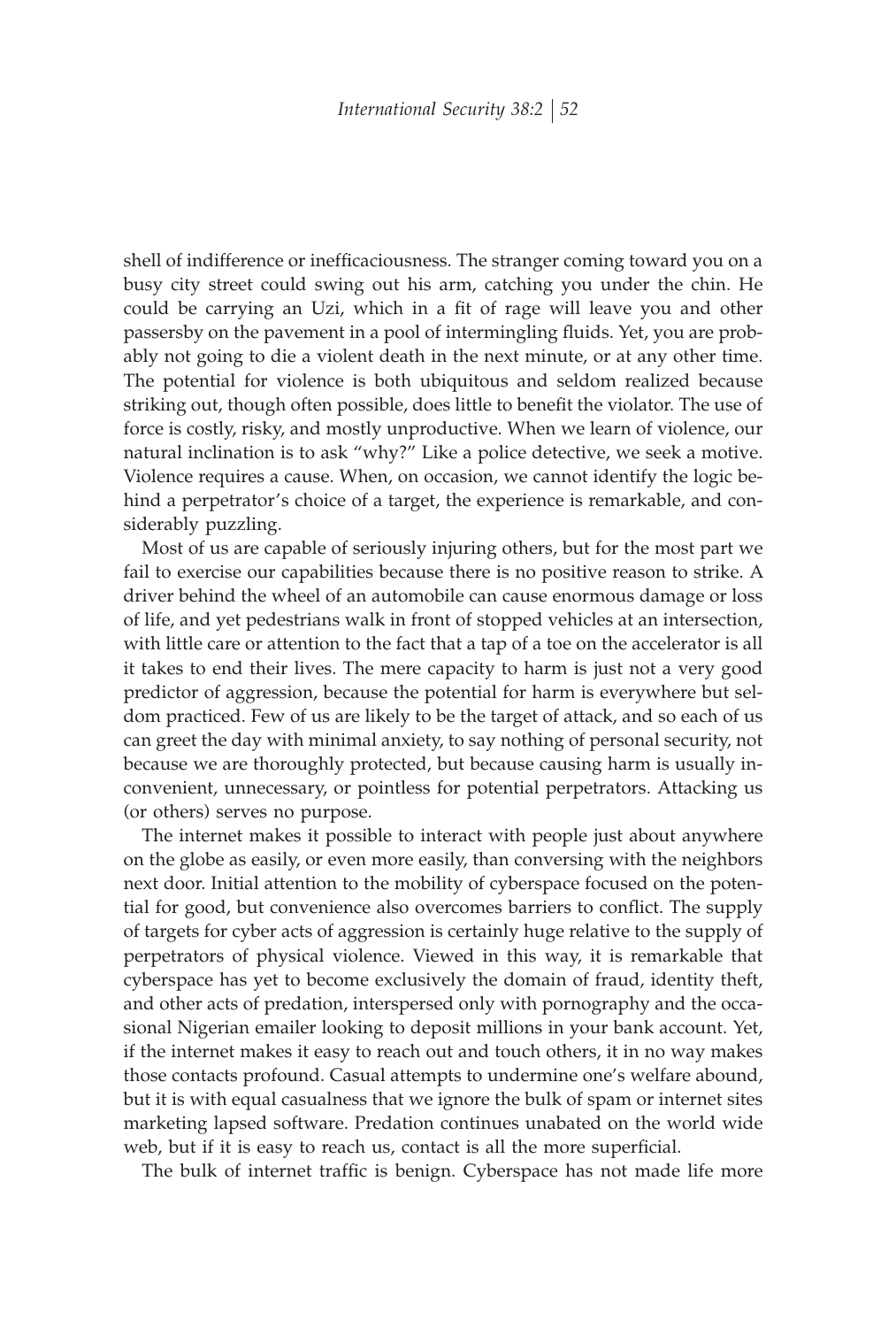dangerous for the multitudes. There are crimes on the internet, but it is unclear whether these have increased the overall crime rate. Internet crime often substitutes for crimes that would have been committed in terrestrial space nevertheless. Perhaps even more to the point, much of internet fraud and cyber violence is intrinsically tied to the physical domain; much of the harm initiated on the internet eventually gets perpetrated in more conventional ways.

The safety from predation that mass populations achieve as a result of numbers and anonymity is denied political institutions and their representatives. Organizations and certainly countries have personnel and property that can be targeted with violence. How might this shift in the nature of the target affect the risk of cyberattack? Once again, we must inquire not about what could happen but why individuals, groups, or nations might act.

Nations and organizations can be attacked through the internet, just as they have long been attacked in physical space. The ease with which such attacks can be perpetrated is an obvious, and much discussed, phenomenon. Physical space has always been an important barrier to conflict.<sup>40</sup> Even today, the single best predictor of interstate conflict is contiguity.<sup>41</sup> Lowering the cost to transmit an attack, however, only increases its appeal if the attack is also capable of achieving the actor's desired ends. Beyond numbers and anonymity, the main factor protecting individuals is even more potent for institutions; how force will produce the desired change is often unclear. Cyberattacks can be appealing as political acts only to the degree that they affect the decisions that organizations and sovereigns make with and without cyber violence. Because understanding how cyberwar can (and cannot) influence politics is largely the same as understanding how conventional military violence acts on politics, I turn next to a brief discussion of the nature of terrestrial warfare.

## *War and Peace in the Internet Age*

U.S. Defense Secretary Leon Panetta returned to the theme of a cyber "Pearl Harbor" more than once. In his Senate confirmation hearings, then Central

<sup>40.</sup> See Kenneth Boulding, *Conflict and Defense* (New York: Harper and Row, 1962) concerning the "loss of strength gradient." Halvard Buhaug and Nils Petter Gleditsch show that the relationship, though weaker in recent decades, remains in effect. See Buhaug and Gleditch, "The Death of Distance?: The Globalization of Armed Conflict," in Miles Kahler and Barbara Walter, eds., *Ter*ritoriality and Conflict in an Era of Globalization (Cambridge: Cambridge University Press, 2006) 41. Paul R. Hensel, "Territory: Theory and Evidence on Geography and Conflict," in John A. Vasquez, ed., *What Do We Know About War*? (New York: Rowman and Littlefield, 2000), pp. 57-84; and Paul Senese, "Territory, Contiguity, and International Conflict: Assessing a New Joint Explanation," *American Journal of Political Science*, Vol. 49, No. 4 (October 2005), pp. 769–779.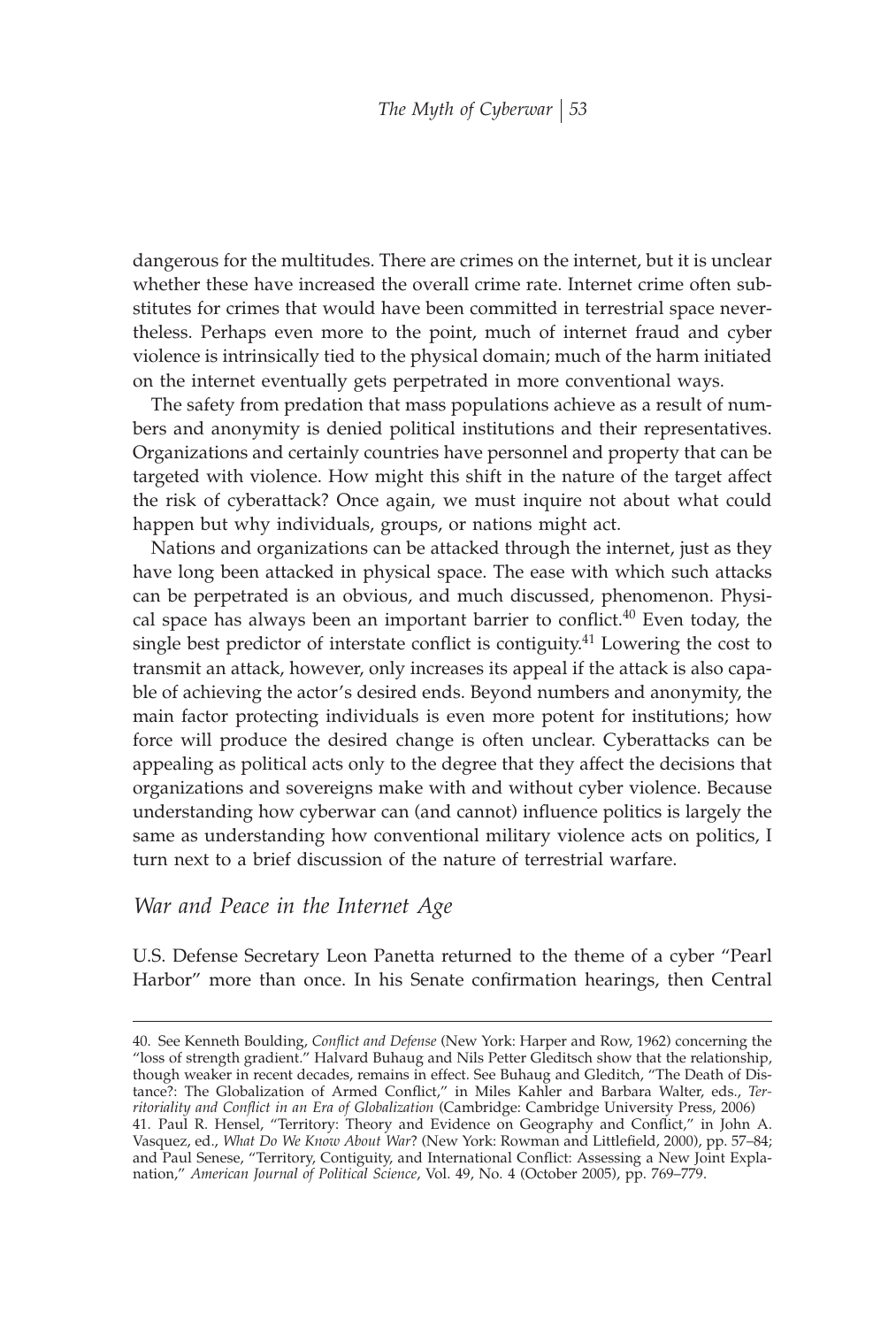Intelligence Director Panetta noted, "I have often said that there is a strong likelihood that the next Pearl Harbor that we confront could very well be a cyber attack," adding that, "This is a real possibility in today's world."<sup>42</sup> No event in the twentieth century has done more to realign U.S. public opinion than the Japanese attack on Pearl Harbor, which mobilized the nation psychologically for entry into World War II. The analogy may be apt, but almost certainly not for the reasons contemplated by Secretary Panetta. The situation in 1941 serves as a basis for comparison and a point of departure in examining cyberwar. To understand why a cyber Pearl Harbor is not as threatening as it sounds, it helps to review what the air raids on December 7, 1941, were meant to accomplish and what they achieved.

Before exploring Secretary Panetta's Pearl Harbor analogy, however, I first discuss the nature of war and how key attributes of warfare function or fail via the internet. States and nonstate actors make war to further their interests when incompatibilities exist between those interests, and when alternative methods of conflict resolution are deemed ineffective or inefficient. Although many conflicts are conceivable, most potential wars do not occur because the participants recognize that threats or uses of force are futile. Only some acts of violence are likely to achieve the objectives for which political actors strive. If the futility of violence discourages the bulk of terrestrial conflict, it is an even larger concern in cyberwar.

#### a brief look at the logic of war

The theory of war provides two basic mechanisms for the expression of political interests through physical violence. First, force can be used to punish or compel, indirectly affecting the state of the world by harming an enemy to make it do something that it would not do otherwise, or alternately discouraging change by raising the price of aggression. Just about everyone from parents to police and prime ministers seems to grasp the intuition behind creating consequences to modify behavior. Second, force can be used to conquer, directly imposing one's will by capturing and controlling inhabitants or resources contained in a given physical space. One thing that the recent "Occupy" movement shared with the U.S. military was the conviction that denial can prove effective if exercised for a sufficient period of time.<sup>43</sup> The ability to conquer or

<sup>42.</sup> U.S. Senate Committee on Armed Services Hearing to Consider the Nomination of Hon. Leon E. Panetta to be Secretary of Defense, June 9, 2011, Washington, D.C., http://www. armedservices.senate.gov/Transcripts/2011/06%20June/11-47%20-%206-9-11.pdf, p. 25.

<sup>43.</sup> The whole question of denial/conquest depends on whether a target is likely to acquiesce. The British have occupied Scotland for centuries, with some success. They occupied Ireland for just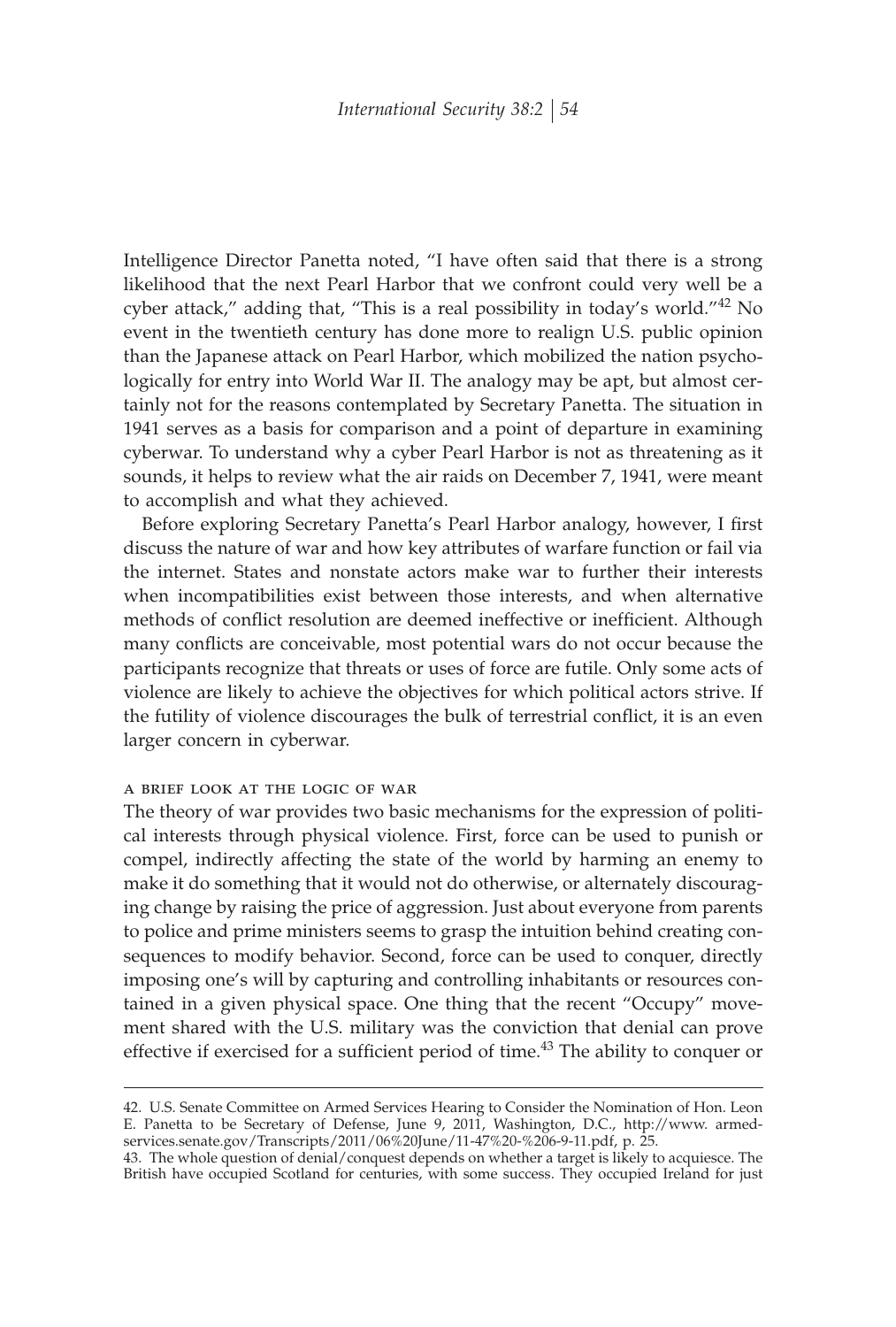compel can, in turn, be used to achieve these objectives through actual force (offense or defense), overt threats (deterrence or compellence), or the shadow of war (e.g., diplomacy). $^{44}$ 

During the Cold War, the two superpowers could easily have annihilated each other, along with much of the rest of the world. Yet, vast nuclear arsenals remained dormant, and the prospect of mutual harm even led to the peculiar stability of mutual assured destruction. Again, the mere capacity to hurt tells us relatively little about the actual advent of violence, even though the potential in the Cold War was extraordinary and mutual assured destruction, by its nature, meant that devastation could not be prevented. Indeed, it was this mutual vulnerability that many credit with the Cold War remaining cold.<sup>45</sup>

In contrast, Japan kept even its own diplomats in the dark about its plans to attack U.S. bases in the Philippines and Hawaii because it could not share information about its intentions with U.S. officials without fatally weakening the effectiveness of such a plan.<sup>46</sup> President Richard Nixon reportedly threatened to restart the Christmas bombing campaign against Hanoi to expedite the talks for ending U.S. involvement in the Vietnam War. The threat could be made under any circumstances, but it was more credible given that Hanoi had recently been attacked and the consequences of renewed heavy bombing were also clear. Whether force is threatened or carried out depends on whether threats can be made without degrading the instruments of military advantage. Revelation of the ability to harm can prove sufficiently compelling to cause a target to make concessions or to alter the target's behavior. Conversely, if threatening an enemy makes an eventual attack less effective, then the temptation may be to strike rather than threaten.

Experts on cyber security have failed to draw the same conclusions from the inability to protect that strategists drew from the Cold War. It is true that mutual assured destruction may not exist in cyberspace, as it did in the post–World War II terrestrial world. Whether the internet is a different kind of strategic setting, and what this means in terms of what can and cannot be

about the same length of time with very little lasting political effect. Perhaps days or decades are unlikely to succeed when centuries often prove insufficient.

<sup>44.</sup> Geoffrey Blainey, *The Causes of War* (New York: Free Press, 1973); and James D. Fearon, "Rationalist Explanations for War," *International Organization*, Vol. 49, No. 3 (Summer 1995), pp. 379–414.

<sup>45.</sup> John J. Mearsheimer, *Conventional Deterrence*, (Ithaca, N.Y.: Cornell University Press, 1983); and Kenneth N. Waltz, "Nuclear Myths and Political Realities," *American Political Science Review*, Vol. 84, No. 3 (September 1990), pp. 731–745.

<sup>46.</sup> Branislav Slantchev, "Feigning Weakness," *International Organization*, Vol. 64, No. 3 (Summer 2010), pp. 357–388. and Erik Gartzke, "Globalization, Economic Development, and Territorial Conflict," in Miles Kahler and Barbara Walter, eds., *Territoriality and Conflict in an Era of Globalization* (Cambridge: Cambridge University Press, 2006), pp. 156–186.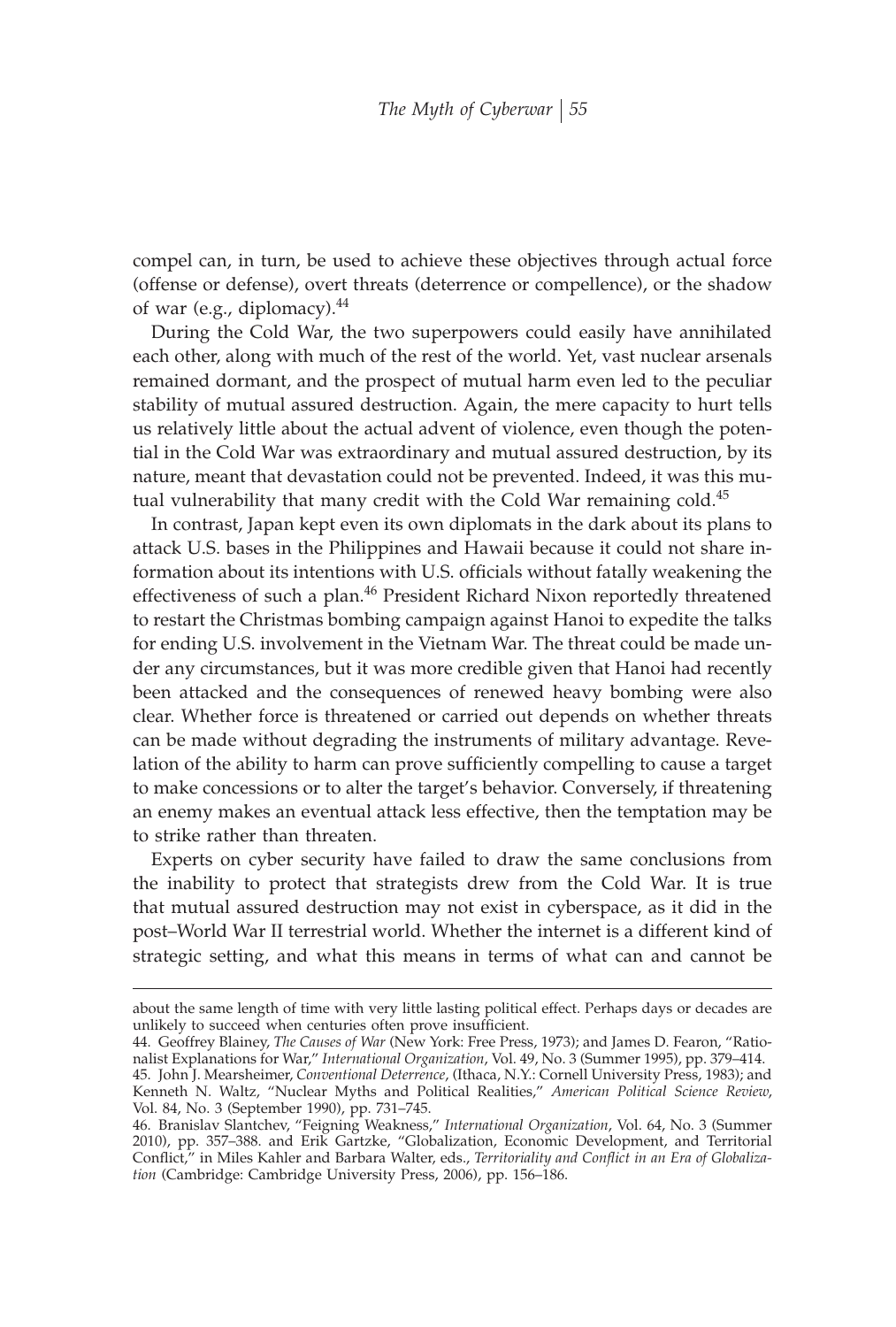accomplished—offensively or defensively—remains to be shown. Although the Cold War is remembered as the ideal deterrence environment, strategic thinkers and government officials struggled with how they could exercise influence in such a world. The mere potential for imposing harm did not imply that harm would be imposed, or even that, when imposed or threatened, nations would respond in an obliging manner. Few could doubt in retrospect that citizens and leaders on both sides of the iron curtain felt vulnerable, especially during the first decade or so of the nuclear era. It does not follow, however, that a heightened sense of insecurity was reflected in actual behavioral conflict. Whether warfare in cyberspace will depart radically from previous patterns, or will mimic, in part or in whole, familiar patterns of conflict from earlier eras, will depend on the degree to which the strategic logic of cyberwar is able to accommodate the objectives of political actors in contemplating or exercising coercion.

Nor do students of cyberwar seem much preoccupied with the implications of Nixon's Hanoi bombing campaign. The threatened use of force is intended in this, and in most other instances, to alter behavior through the prospect of long-term damage. To the degree that damage can be quickly and easily repaired, there is not much leverage in raising such a threat. Conversely, details harmful to attackers or to the effectiveness or potency of attacks are typically concealed from an opponent, even when this information would significantly increase the credibility of coercive threats. Flight plans, bomb loads, and electronic countermeasures used by U.S. B-52s, for example, were not shared with Hanoi, because this would have compromised the capacity of U.S. forces to carry out Nixon's threat.

Nations, groups, or individuals with the ability to inflict harm must ask not just how much can be inflicted at what cost, but also what is to be achieved through force, and whether these ends are justified compared to the price and availability of other, typically cheaper, mechanisms. Force, or the threat of force, is useful as punishment to the degree that the harm imposed is substantial and durable. Damage that can be quickly or easily undone will not do much to deter or compel, but it will alert an enemy to vulnerabilities in its defenses, and certainly also antagonize an opponent, increasing the risk of counterattack and general hostility. The threat or exercise of physical conquest can be effective provided the perpetrator finds it worthwhile to engage in the costliest form of politics. Here, again, the simple ability to act aggressively is not itself sufficient to predict aggression. The United States could probably conquer Canada if it chose to, and yet Canada remains free and independent. Most states, groups, and individuals persist in peace because they can conceive of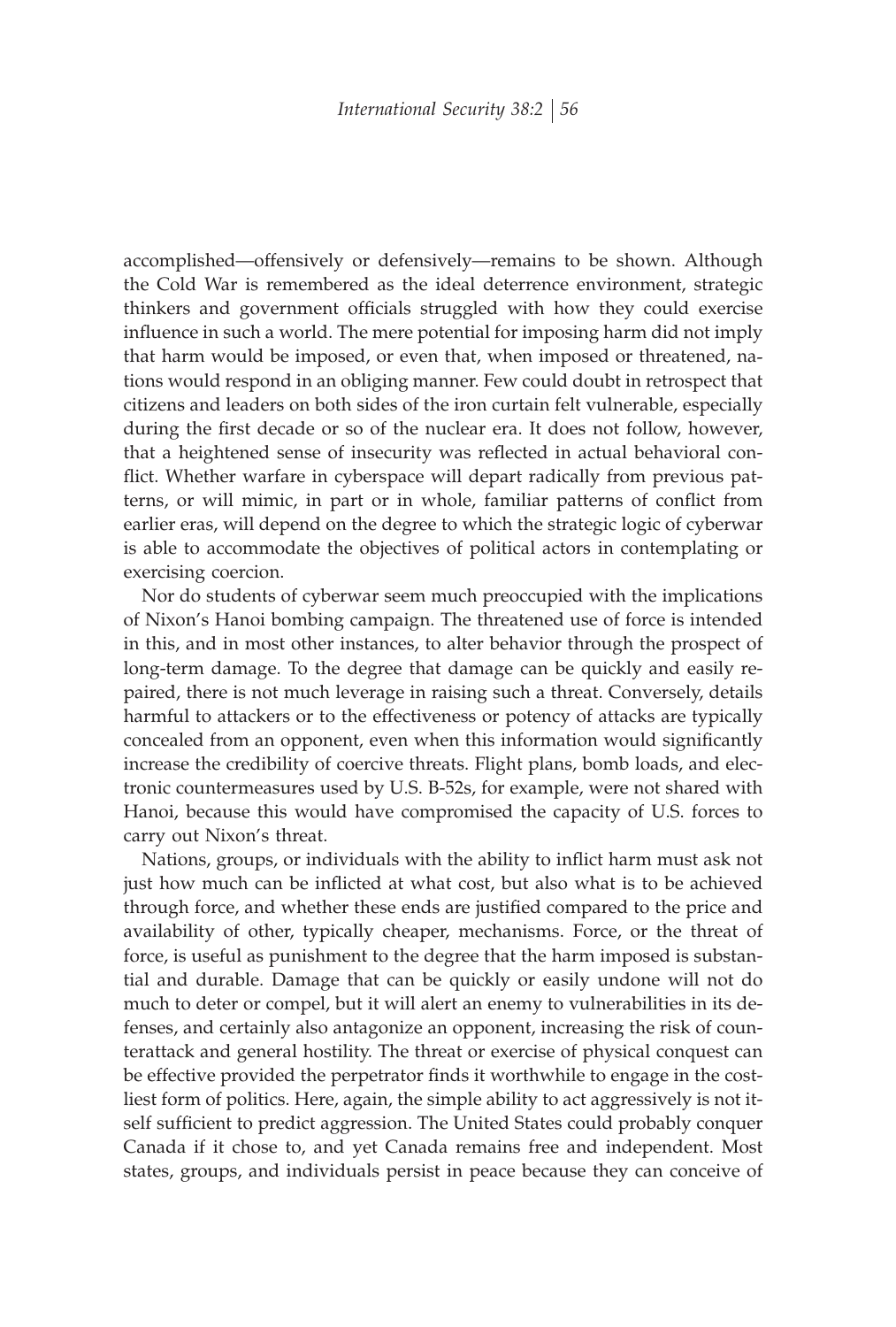no benefit from force, even if violence, and victory, are feasible. The mere ability to cause harm over the internet does not suffice to predict that cyberwar will substitute for terrestrial conflict, or even that it will be an important independent domain for the future of warfare.

#### warfare in cyberspace

Beyond questions of means and motive, two basic features make cyberwarfare different from other types of conflict. First, much of the damage contemplated by cyberwar is in all likelihood temporary. The assumption among many cyber pessimists that the potential for creating harm is sufficient to make cyberspace a suitable substitute for, or indeed alternative to, terrestrial conflict is incorrect. Shutting down power grids, closing airports, or derailing communication could be tremendously costly, but most damage of this type will be fixed quickly and at comparatively modest investment of tangible resources. Regardless, damage of this type is sunk. Losses experienced over a given interval cannot be recovered whatever one's reactions and so should not have much direct impact on subsequent policy behavior. Harm inflicted over the internet or any other medium will matter politically when it alters the subsequent balance of power, or when it indicates enemy capabilities that must be taken into account in future plans. Because cyberwar does not involve bombing cities or devastating armored columns, the damage inflicted will have a short-term impact on its targets.<sup>47</sup> To accomplish politically meaningful objectives, cyberattacks must contribute to other aspects of a more conventional war effort. And to affect the long-term balance of power, for instance, cyberwar must be joined to other, more traditional, forms of war.

Temporary damage can be useful under two circumstances. First, compromising or incapacitating networks might give an enemy valuable tactical, or even strategic, advantages. An opponent that cannot shoot, move, resupply, or communicate will be easier to defeat. Nonetheless, the advantaged party must still act through some medium of combat to seize the initiative. Notions that cyberattacks will themselves prove pivotal in future war are reminiscent of World War I artillery barrages that cleared enemy trenches but still required the infantry and other arms to achieve a breakout. Whether an actor can benefit from cyberwar depends almost entirely on whether the actor is able to

<sup>47.</sup> In the 1970s, the so-called neutron bomb promised high casualties with minimal damage to physical structures. It might be tempting to think of cyberweapons as anti-neutron bombs, because they damage infrastructure, leaving people largely unharmed. Yet, this is also a key limitation of cyberwar, as damage is temporary and far from complete.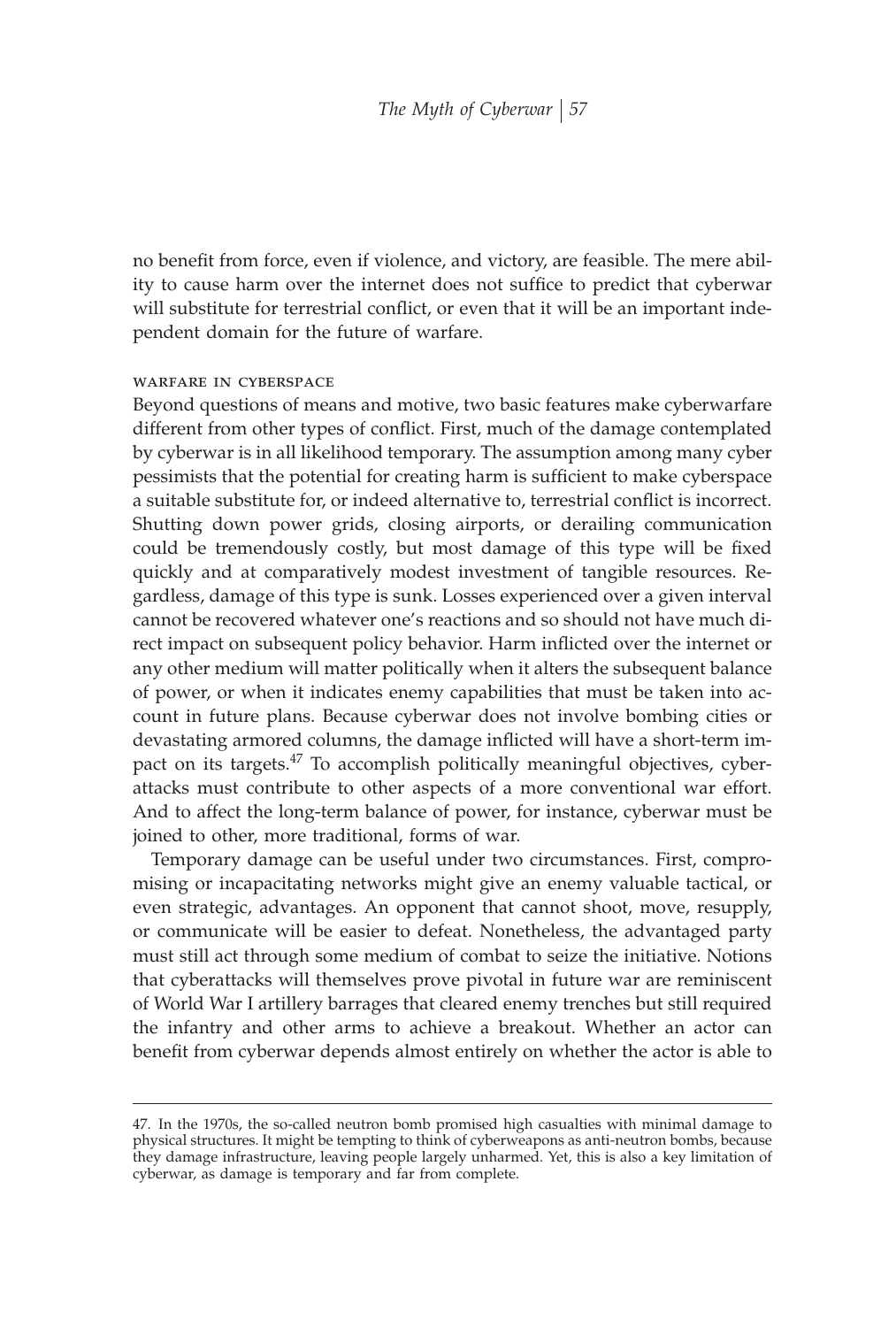combine a cyberattack with some other method—typically kinetic warfare that can convert temporary advantages achieved over the internet into a lasting effect. In the parlance of war, internet attacks produce a "soft kill" that is valuable only when attackers prosecute follow-on attacks with traditional military force or permanently weaken an enemy in some other way.<sup>48</sup>

The notion of a devastating surprise attack is a particularly baroque aspect of cyberwar paranoia, and is certainly frightening to the degree that such scenarios are accurate. Yet, the idea of a surprise internet attack is misleading and relies on a fundamental misconception of the role of internet-based aggression. Modern warfare seldom allows any one element of combat to prove pivotal. Instead, it is the ability to combine elements into a complex whole that increasingly distinguishes the adept utilization of force.<sup>49</sup>

The archetype of modern, combined arms warfare is the blitzkrieg, where the lethality and decisiveness of conventional military violence is enhanced by actions designed to disrupt the enemy's military and civilian infrastructure. An important element of blitzkrieg was the use of terror weapons, such as the Ju 87 "Stuka" dive bomber, to sow panic, causing enemy populations to flood roads and railways, thereby crippling transportation grids needed by the defense. Yet, fear is temporary and in the absence of substance, subsides. The Stukas were effective only as long as Germany held other military advantages over its enemies. Similarly, unless Stuka attacks were accompanied by a ground attack or an invasion, their role as terror weapons was largely redundant. Stukas contributed little to Germany's effort to subdue Great Britain, for example. Stuka units experienced heavy casualties when engaged against a sophisticated air defense and were eventually removed from service in the Battle of Britain. The hubris of Luftwaffe Commander in Chief Hermann Göring in promising victory while exploiting just one domain (the air) was precisely that he exaggerated the effectiveness of a new technology in isolation from other elements of an integrated offense.

There is no reason to believe that cyberwar will be any more useful as an isolated instrument of coercive foreign policy. An attack that causes temporary harm will inevitably be followed by countermeasures and heightened vigilance, as has happened, for example, in Estonia in the aftermath of the 2007 attacks. For cyber aggression to have lasting effects, a virtual attack must be

<sup>48.</sup> Nonlethal weapons have similar functionality. Immobilizing an enemy with sticky foam works until it does not; nonlethal weapons are effective only if they are followed up by other actions, such as physical restraint or redeployment of forces away from the immediate area.

<sup>49.</sup> Stephen Biddle, *Military Power: Explaining Victory and Defeat in Modern Battle* (Princeton, N.J.: Princeton University Press, 2004).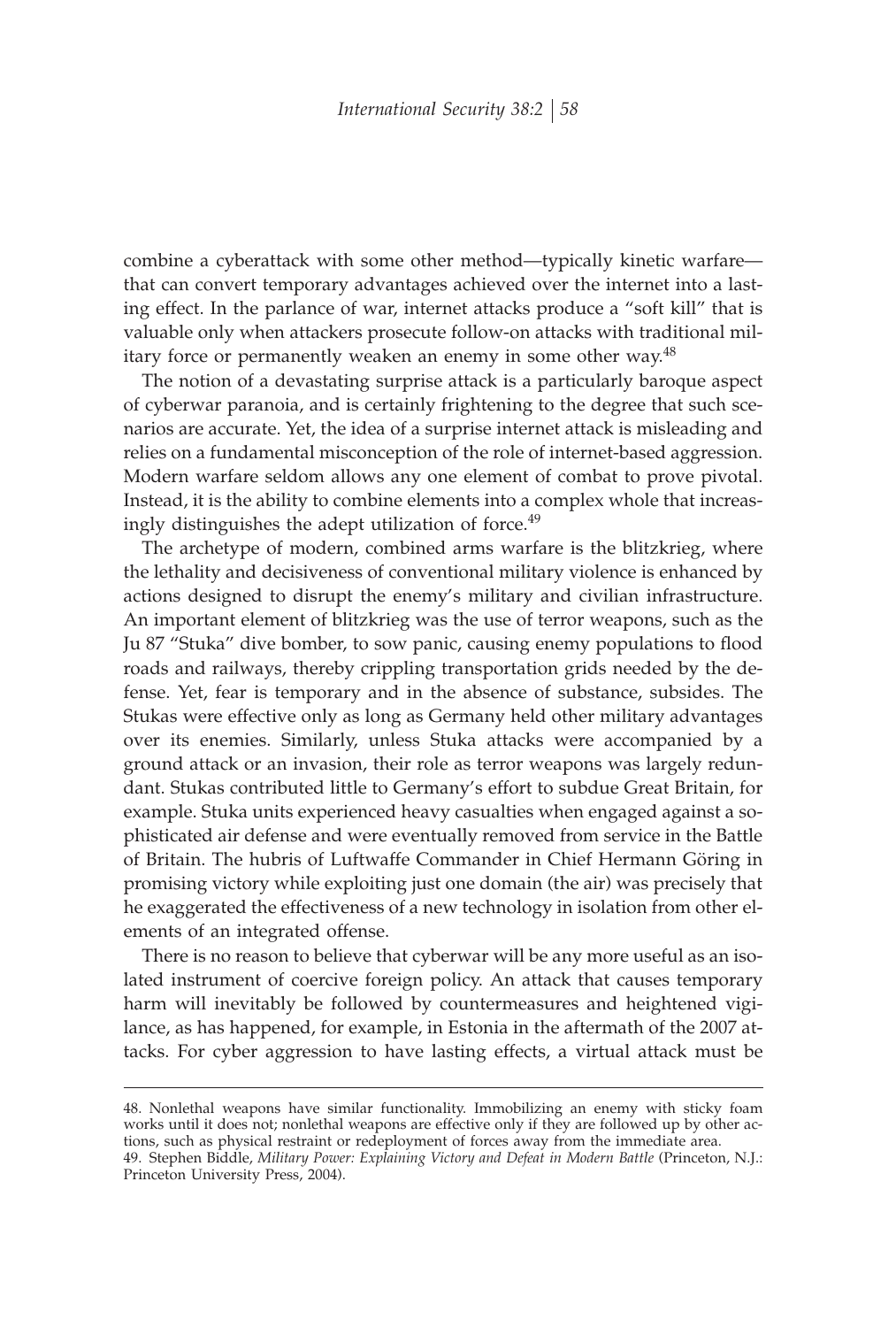combined with physical intervention. Knocking out communications or power infrastructure could cause tremendous disruption, but the ability to quickly recover from such attacks implies that the consequences for the balance of national power would be negligible. The need to follow virtual force with physical force to achieve lasting political consequences suggests that the application of cyberwarfare independent of conventional forms of warfare will be of tertiary importance in strategic and grand strategic terms. If one cannot foresee circumstances where the terrestrial use of force is plausible independent of cyberwar, then cyberwar is also unlikely to constitute a fundamental threat.

A second element of the logic of cyberwar has to do with influence. Rather than attacking directly, an actor can use the potential to harm (deterrence or compellence). The ability to shut down the U.S. energy grid, say, might be used to compel U.S. officials to refrain from aggressive policies or actions, or to persuade the United States to make diplomatic concessions. Yet, the problem with the standard deterrence or compellence logic in the context of potential cyberattacks, as I have already pointed out, is that revealing a given set of cybercapabilities heavily degrades their usefulness. Deterrence and compellence are therefore marginal as "pure" actions in cyberspace. Indeed, concerns that nations will not be able to deter cyber aggression amount to recognition that neither will cyber threats prove very effective as threats or inducements. Again, actions in cyberspace can be combined with initiatives in physical space, but this just reinforces the fact that, rather than a distinct form of conflict, cyberwar is basically tied to conventional forms of warfare.

Imagine for a moment that a foreign power has hacked into the communications systems of the United States or another major Western power. Imagine further that this foreign power can disable cellular phone systems or military radio networks more or less at will. The foreign power could threaten its target with this capability, but obviously the leadership of the target state must be skeptical of such a threat, because the foreign power could easily be bluffing. Proof of the capacity to damage the target nation is needed, but such evidence would, in turn, jeopardize the potency or effectiveness of the cyberattack, allowing the target to address some or all of its vulnerabilities or adopt to countermeasures.

Contrast this scenario with the revelation in the 1990s that the United States had developed radar-evading "stealth" aircraft. Knowledge by foreign powers that a confrontation with the United States would necessarily involve the risk of attack by stealthy fighters and bombers in no significant way lessened the military effectiveness of these weapons systems, given that countermeasures to stealth technology have been slow to develop. Stealth technology thus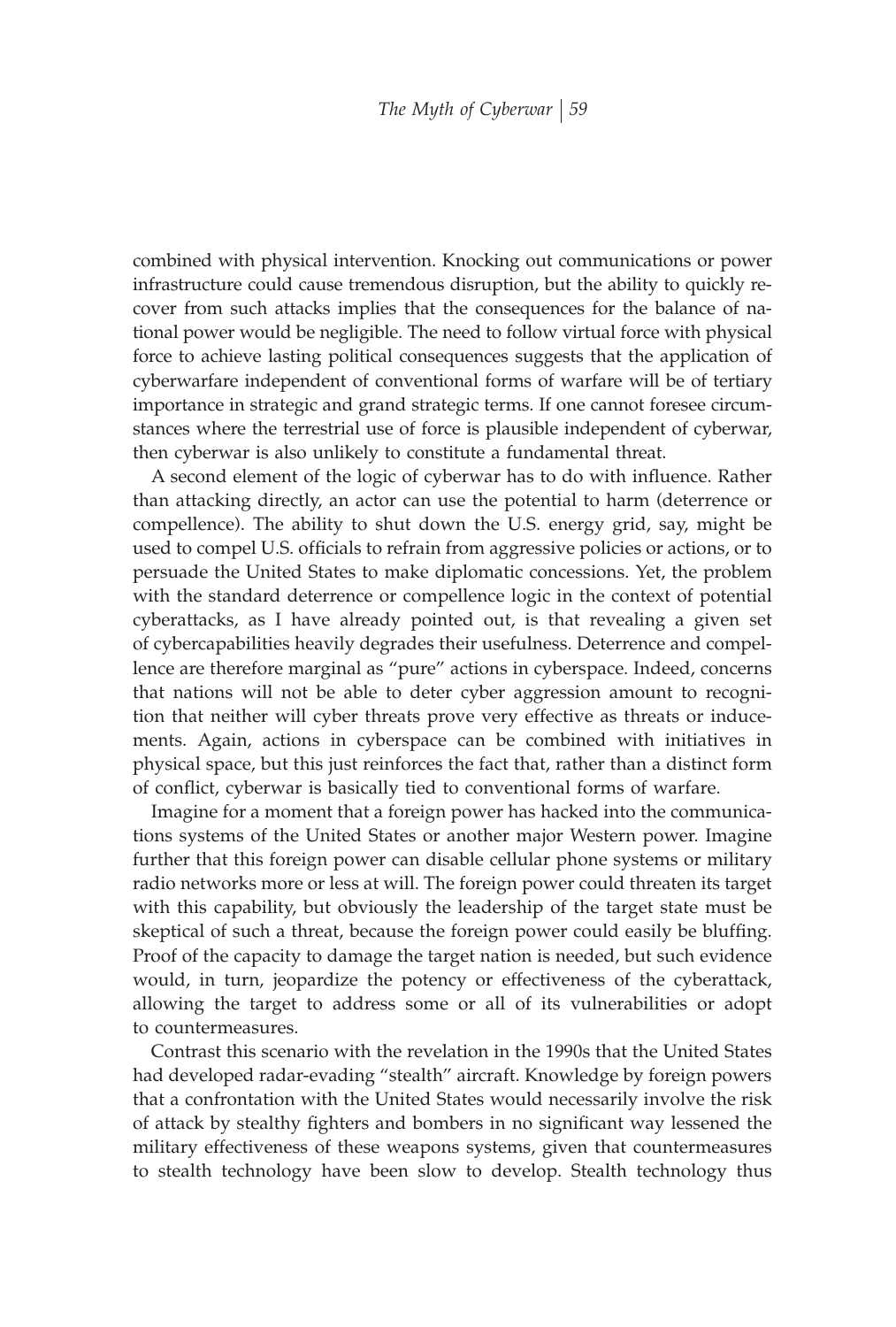serves as an excellent deterrent/compellent, because it can be used to coerce an opponent without sacrificing much of its military value. The "perishable" nature of capabilities in cyberwar means that advantages generally yield timebound deterrent or compellent threats, and thus create little in the way of leverage for states that have, or plan to invest in, cyberwar assets. Deterrent/ compellent threats work best when they are tied to capabilities that are not much affected by enemy knowledge of the capabilities, whereas the opposite is true for capabilities that are compromised by the revelation of forces, technologies, or attack plans.

Offensive cyber advantages are thus "use and lose" capabilities. Revealing the capacity to harm via the internet typically also means tipping the enemy off to vulnerabilities that can be remedied or compensated for, while inflicting harm seldom has a durable effect on the balance of power. "Use and lose" capabilities cannot compel or deter, because convincing evidence of the capacity to inflict harm is itself useful information in nullifying the threat. If instead cyberwar is waged rather than threatened, then the temporary nature of cyber harm dictates that an enemy follow internet attacks with more kinetic action. Otherwise, the use of cyber force is punitive, even provocative. As such, cyberwar remains adjunct to terrestrial force unless some way is found for cyberattacks to permanently alter the balance of power.

#### the myth of a cyber pearl harbor

The air strikes on December 7, 1941, against U.S. military instillations in Hawaii and in the Philippines were an important tactical and even strategic victory for Japan. Yet, the attacks, as is now widely understood, were a prodigious failure in grand strategic terms, setting up a nearly inexorable path to Japanese defeat and surrender.<sup>50</sup> Officials on both sides recognized this almost immediately. When informed of the attack, Adm. Isoroku Yamamoto is said to have offered this stark commentary, "I fear all we have done is to awaken a sleeping giant and fill him with a terrible resolve."<sup>51</sup> Leaders in Washington could not be bothered even to give war in the Pacific first priority, focusing the might of the nation instead on war in Europe.

The Japanese decision to strike at the United States was a calculated gamble, balancing the imperatives of seasonal weather patterns and the impending de-

<sup>50. &</sup>quot;From a strategic point of view, Pearl Harbor was one of the most spectacular miscalculations in history." Ian W. Toll, "A Reluctant Enemy," *New York Times*, December 7, 2011.

<sup>51.</sup> Documentary evidence for the famous quotation is not available. Although widely referenced, it may be apocryphal. It certainly summarizes Yamamoto's views, however.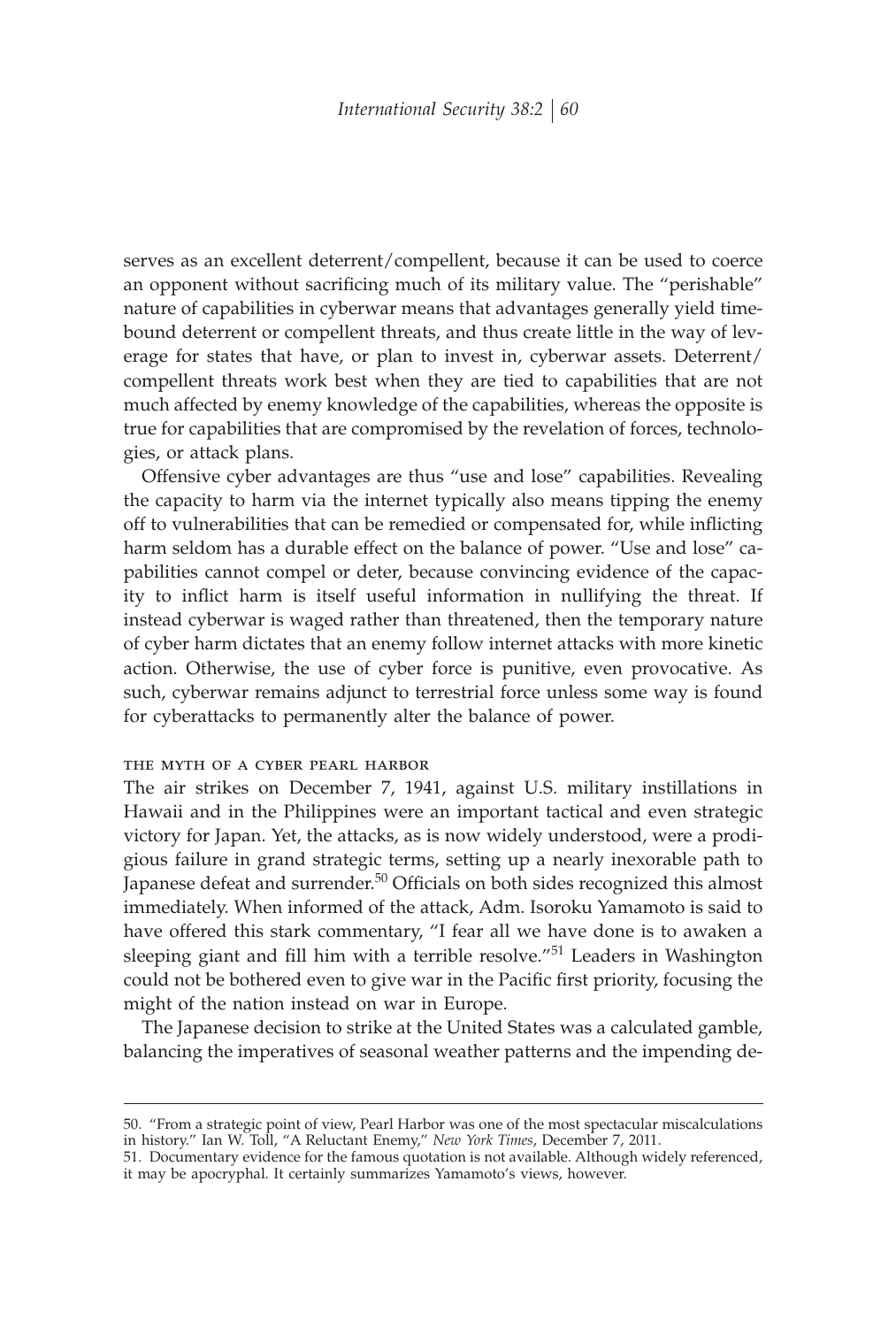cline in power projection capabilities for the resource-starved empire with the realization that much was being staked on a complex plan linking the conquest of oil fields in Southeast Asia with a temporary shift in the regional balance of power in the Pacific.<sup>52</sup> With almost no indigenous sources of iron, rubber, and especially oil, Japan was dependent on foreign-held reserves to feed its factories and allow it to sustain its occupation of Manchuria and war in China. The U.S. embargo led Japanese officials to consider stark alternatives. Either Japan must relent and withdraw its forces from East Asia, or it would have to capture oil-rich regions in the south. This, in turn, put Japan in direct conflict with the United States. The Japanese plan was to blunt U.S. naval and military capabilities temporarily, long enough to prepare a defense in depth in the western Pacific and present the United States with a fait accompli, one that would compel the Americans to submit to a compromise, a negotiated settlement that would end the war.

The prospect of an impending and significant relative decline in power and optimism about the potential benefits of a "bounce" giving Japan a temporary advantage in the region were critical elements of Japan's decision to go to war. Importantly, Japan underestimated the psychological impact that the Pearl Harbor raid would have in mobilizing U.S. public opinion. Japanese commanders also overestimated the damage they could inflict on U.S. forces.<sup>53</sup> The surprise assault famously failed to catch the U.S. aircraft carriers in port. It was this inability to impair U.S. naval airpower that seemed to vex Yamamoto the most. Even allowing for Japanese optimism and error, however, Tokyo was reluctant to act against the United States prior to the end of 1940, when events in Europe laid bare Dutch holdings in Asia and dramatically weakened the ability of British forces in the region to resist.

Tactical or strategic surprise is useful as a temporary force multiplier; an attack such as that on U.S. and European forces in December 1941 could shift the balance of power in Japan's favor for a time, but the real value of a surprise attack is what it allows an assailant to accomplish subsequently. An attacker can exploit the effect of surprise to prepare a more effective defense or, alternately,

<sup>52.</sup> Louis Morton, "Japan's Decision for War," in Kent Roberts Greenfield, ed., Command Decisions (Washington, D.C.: Center of Military History, Department of the Army, 2000).

<sup>53.</sup> Evidence of this is reflected in subsequent efforts by the Imperial Japanese Navy to realize the original strategic objective. Midway, in particular, was an elaborate trap, masterminded by Yamamoto, to locate and destroy the remaining U.S. carrier force in the Pacific. See, for example, Gordon W. Prange, *Miracle at Midway* (New York: Penguin, 1983); Jonathan Parshall and Anthony Tully, *Shattered Sword: The Untold Story of the Battle of Midway* (Herndon, Va.: Potomac, 2007); Mitsuo Fuchida, *Midway: The Battle That Doomed Japan* (New York: Ballantine, 1986); and Craig L. Symonds, *The Battle of Midway* (New York: Oxford University Press, 2011).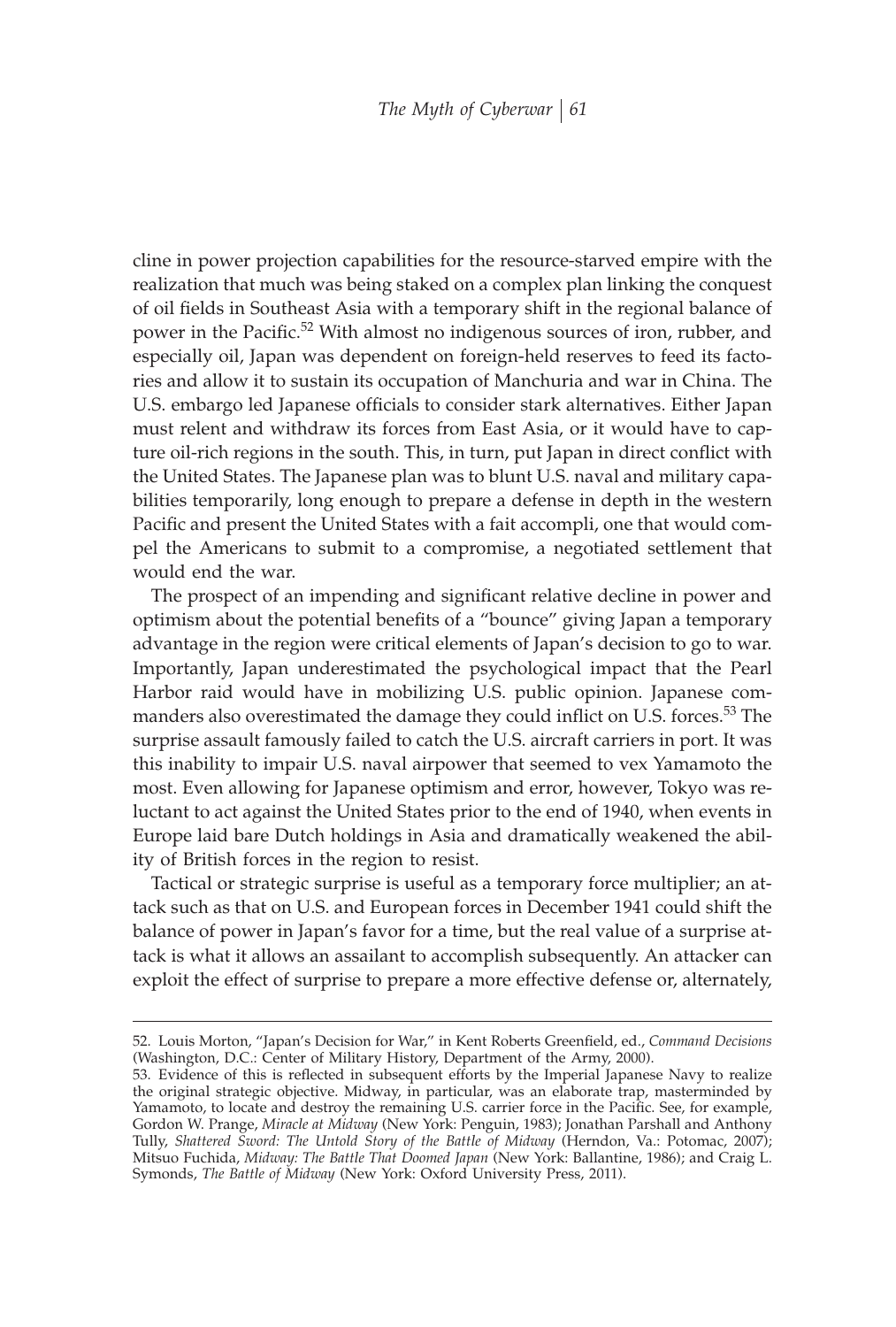to prosecute additional offensive action against the target or others. By itself, a surprise attack has limited utility, precisely because surprise fades in time.

Japanese war planners anticipated the temporal nature of advantages gleaned from the Pearl Harbor attack. It was hoped that Japan would be able to secure critical resources in the south, fortify its gains in depth, and wait out the American onslaught.<sup>54</sup> At no time did Japan seriously consider unlimited war with the United States. Indeed, Japanese planners recognized the impossibility of directly defeating the United States.<sup>55</sup> In the months after December 7, the United States mainland was open to attack. Japanese forces landed in the Aleutian Islands, and Japanese submarines shelled a few isolated coastal communities, but there were never any serious plans to carry the war to the continental United States.<sup>56</sup>

Now suppose that Japanese officials recognized from the outset that they would not be able to target the U.S. carriers or other U.S. military assets with permanent destruction. Instead, imagine (not very plausibly) that Japanese dive bombers and torpedo planes were fitted with special "delay bombs" that, unlike delay fuses, would simply disable a ship for hours, days, or possibly weeks, rather than permanently, or at least for months or years. Faced with this altered reality, Japanese officials and military planners would have been forced to contemplate a very different war, one that they would almost certainly have preferred not to initiate. In effect, Japan would have had to choose to precipitate total war, as surprise attacks themselves would not do much to diminish or delay a military response from the United States. The only value one could anticipate from a surprise attack, then, would be if it facilitated a follow-up invasion of the U.S. mainland. This is the basic shortcoming of cyberwar. Because cyberattacks involve temporary "soft kills" of a target's military capabilities and civilian infrastructure, the point of the attack is largely nullified if an attacker cannot reasonably be expected to accompany internet aggression with terrestrial strikes designed to make permanent short-term damage to a target's security capabilities.

No foreign military force is capable of subduing the United States, now or in

<sup>54.</sup> Louis Morton writes, "Japan planned to fight a war of limited objectives and, having gained what it wanted, expected to negotiate for a favorable settlement." Morton, "Japan's Decision for War," p. 110.

<sup>55.</sup> Admiral Yamamoto's other famous quotation, which was meant as an ironic reference to total war with the United States, claims, "To make victory certain, we would have to march into Washington and dictate the terms of peace in the White House." The private letter from Yamamoto to Ryoichi Sasakawa is quoted in Gordon W. Prange, *At Dawn We Slept: The Untold Story of Pearl Harbor* (New York: McGraw-Hill, 1981), p. 11.

<sup>56.</sup> The invasion of the Aleutians was a feint to distract attention from the attack on Midway.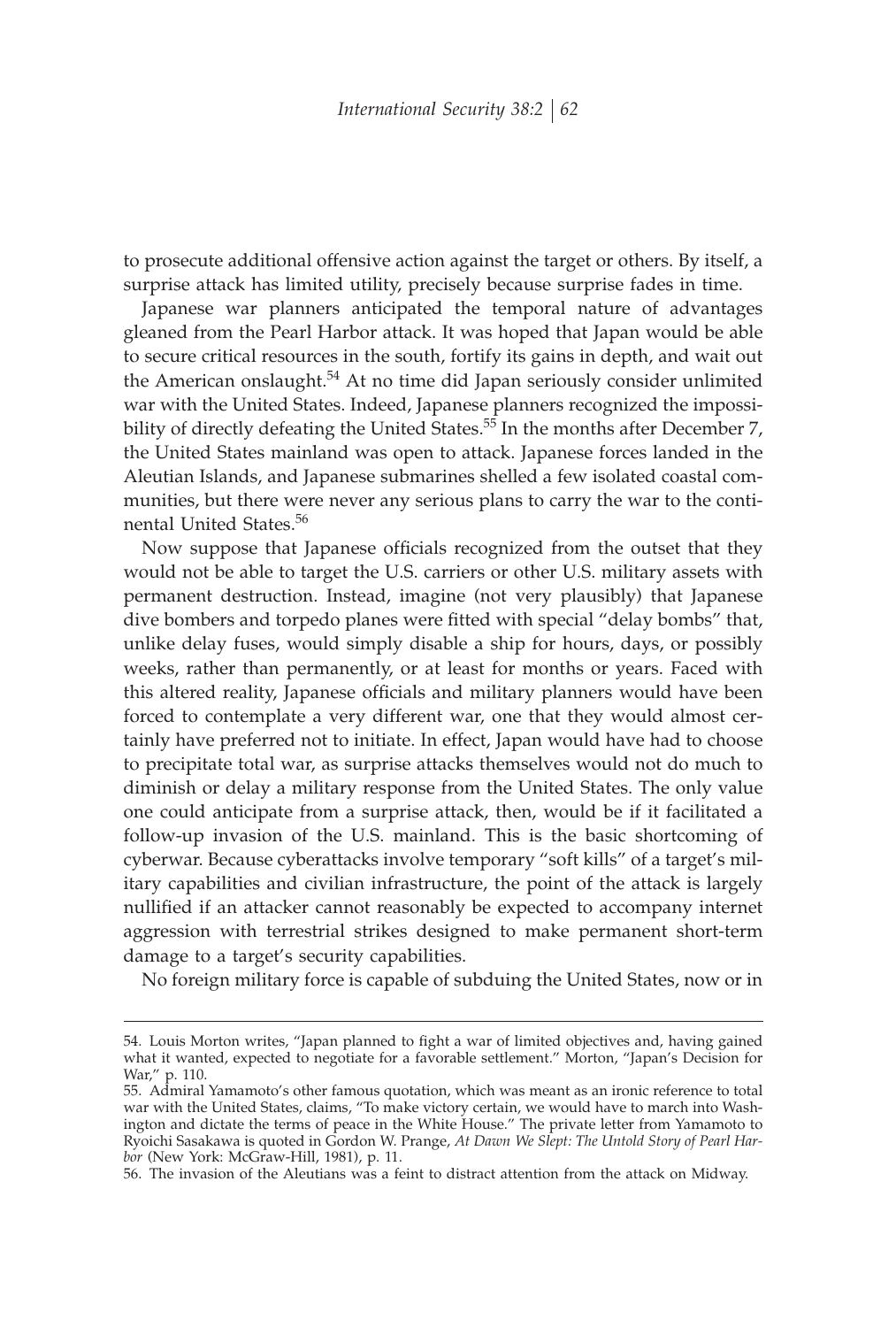the foreseeable future, with or without the assistance of a phenomenally successful coordinated cyberattack. If cyberwar is unlikely to allow a foreign power to permanently overtake U.S. or allied capabilities, and if temporary damage is useful only when practiced in conjunction with more conventional military operations, then an opponent must plan and evaluate its use of cyberwar in relation to its complementarity to terrestrial combat, not as a fully independent method of force. If instead a cyberattack is carried out in which conventional force is either ineffective or not contemplated, then an attack of this kind fails to serve a meaningful grand strategic purpose, degrading neither the target's longer-term capabilities nor its resolve.

Unless cyberwar can substitute for a physical surprise attack, there is no reason to believe that it will be used in place of conventional modes of warfare. Nor is it clear why an attacker would choose to strike over the internet, unless a conventional surprise attack is also planned and when it is expected that the combination of cyber and terrestrial aggression will yield a decisive advantage to the attacker. If it is difficult to imagine a particular nation being attacked by traditional methods of warfare, even with the benefit of surprise, then it is hard to see how that nation might be fundamentally threatened by warfare conducted over the internet. Indeed, the connection between internet aggression and traditional forms of military force imply an unfashionable prediction: cyberwar should be particularly appealing to capable states confronting weaker opponents. Rather than threatening to overturn the existing world order, cyberwar may perpetuate or even increase current military inequality.

## *Additional Implications of Cyberwar*

If cyberwar functions not as an independent domain, but as part of a broader, coordinated military action, then the conventional military balance is the best indicator of where the most important threats exist in cyberspace. Thus, unless someone believes that economically and militarily advanced nations are in danger of physical attack from a foreign power, the threat of cyberattack cannot be treated as particularly serious in political terms. Most experts view an attack that subdues U.S. military capabilities and subjects the U.S. mainland to a foreign power as remote, even fanciful, for example. To the degree that powerful states are immune to conventional attack, cyberattacks are at most a nuisance and not a fundamental threat.

Ironically, the greatest threat posed by cyberwar may be to those states and actors that are thought to be insulated, the same actors that are currently vulnerable to conventional terrestrial aggression. Cyberwar is not a revolution in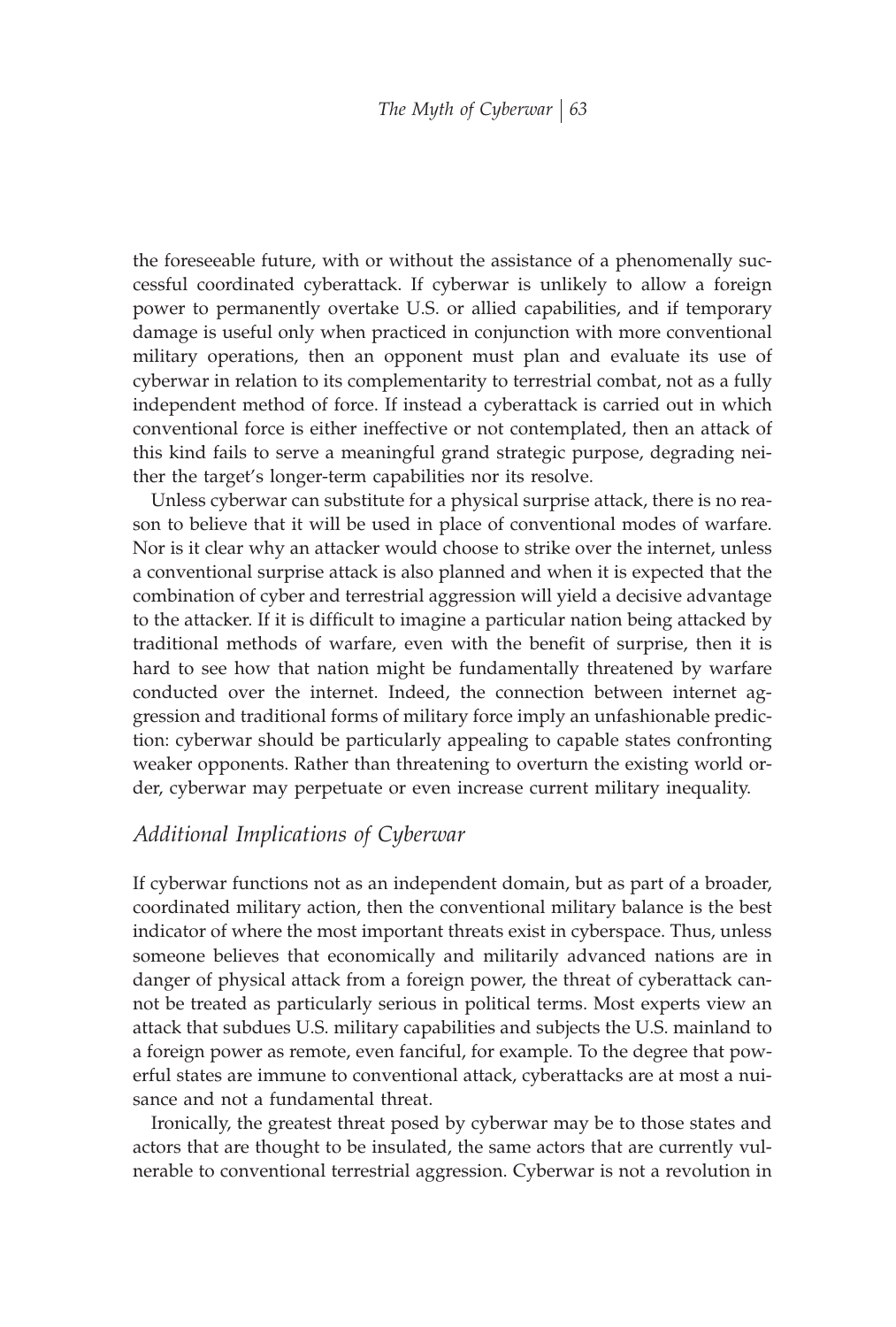military affairs in strategic (military) terms, nor is cyberwar likely to prove revolutionary in political terms, by threatening or transforming existing global or regional power structures. In this sense, cyberwar appears to be reactionary, reinforcing the advantages of states that already possess significant terrestrial military advantages. The need to prosecute cyberattacks with more kinetic forms of force, and the perishability of cybercapabilities in the face of revelation, mean that nations with capable militaries are best equipped to exploit the type of damage that cyberwar inflicts, even as they are better able to credibly threaten cyberattacks and to "reveal and replace" a given capability to target an enemy's cyber vulnerabilities. This new mode of warfare, most feared by technologically advanced states, may pose greater grand-strategic challenges to the technologically backward or weak, something that has not been considered previously.

This is not to say that the sophisticated computer-dependent nations of the West are immune to attack. The United States and other advanced countries are certainly vulnerable to internet aggression. Instead, the consequences of this harm will prove ineffectual, because the ability to alter the balance of power in regional or world affairs or to exploit capabilities is present only for those nations and interests that already possess considerable international influence. We would all like to live in a world where no one could harm us even if someone fervently wished to do so. To the degree that this is not possible, a useful second best is for others to possess disincentives to inflict injury or death, even if they still can. An inability to exploit temporary opportunities created by cyberwar is a disincentive to conduct concerted internet attacks. In contrast, powerful nations continue to possess both the ability and interest in intervening in the developing world, even if they do so only episodically.

Existing examples of cyberwar illustrate and reinforce this counterintuitive conclusion. Attacks on Estonian websites, which appear to have originated in Russia, pitted a tiny nation against a considerable military and economic power. The ability of Russian leaders to exploit effects of the attack, not just on the internet but through military and diplomatic pressure, ensured that the impact was much more potent than if equivalent attacks were carried out against Russia by nonaligned hackers. Similarly, the Stuxnet worm, which was apparently designed and unleashed by the United States or Israel, was more effective because of the U.S. advantage in conventional and nuclear military capabilities. The dynamic would have been far different if instead Iran had been able to counter the Stuxnet attack with aggressive military action.<sup>57</sup>

<sup>57.</sup> For a discussion of the politics and technology behind Stuxnet, see Jon Lindsay, "Stuxnet and the Limits of Cyber Warfare," *Security Studies*, Vol. 22, No. 3 (August 2013), pp. 365–404.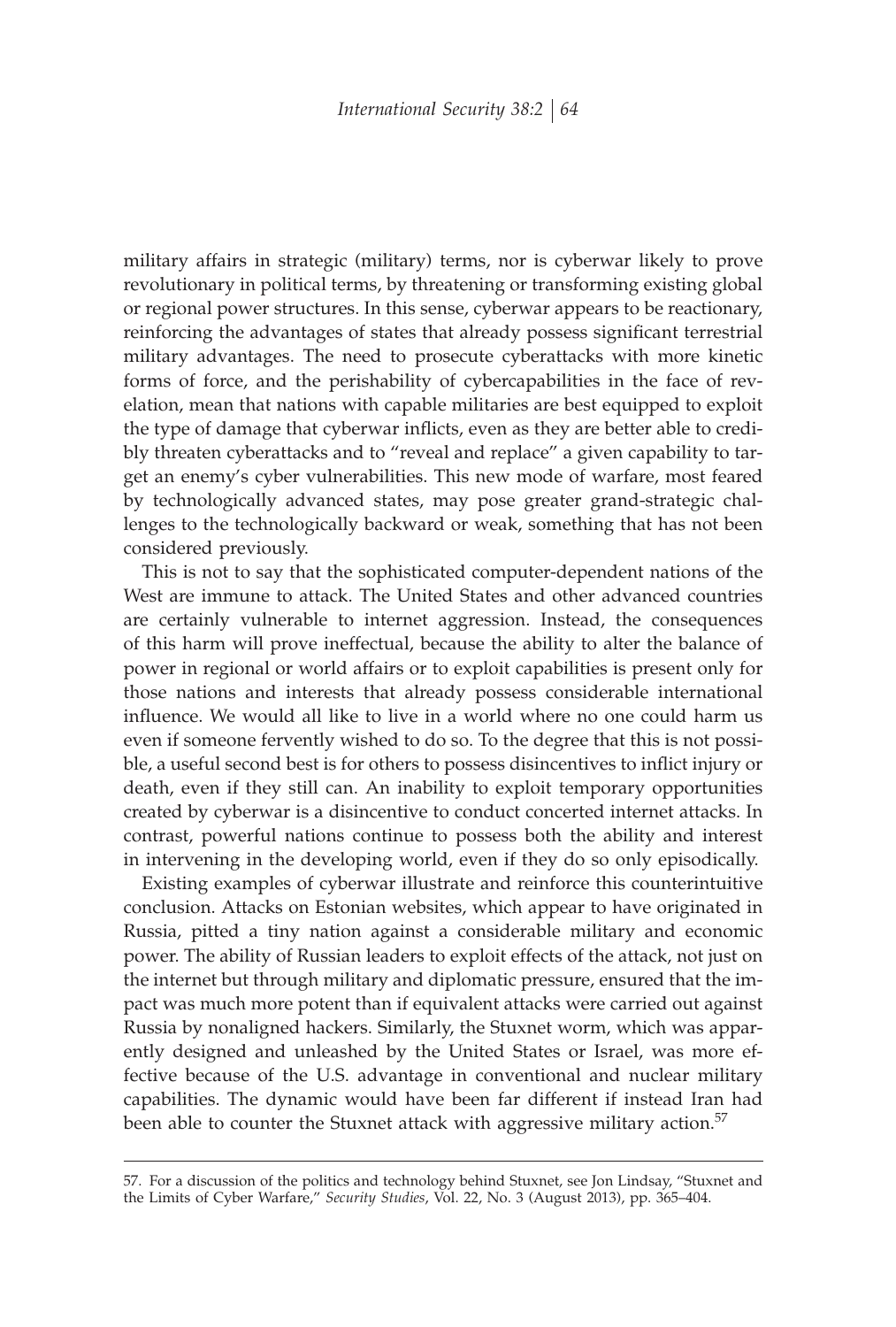The Russian invasion of Georgia/South Ossetia is perhaps the clearest example of the kind of combined terrestrial-cyber conflict conceived of here. As one commentator described it, "This appears to be the first case in history of a coordinated cyberspace domain attack synchronized with major combat actions in the other warfighting domains (consisting of Land, Air, Sea, and Space)."<sup>58</sup> Because they allow for exploitation of the temporary effects of surprise and asymmetry highlighted in other studies of internet warfare, cyberattacks will be most efficacious when the conventional military balance already favors an attacker.<sup>59</sup>

An open question exists in any crisis about how far competitors are willing to escalate, but an ability to counter cyberattack with other, more kinetic forms of military violence serves alternately to deter or to facilitate the use of cybercapabilities, giving those nations with terrestrial military power yet another option that, even if available to their opponents, may prove extraordinarily dangerous to practice. As we see today with U.S. drone attacks and Special Operations raids on foreign sovereign territory, the power to do much more ensures that an opponent maintains a level of discretion in its response to provocation. Few can doubt the reaction of the United States, for example, if Pakistan attempted to mount a commando raid in suburban Baltimore, say, to assassinate a local resident. Nations that can physically punish others for transgressions in any domain, electronic or otherwise, are better able to operate in all domains. Once one distinguishes between simple vulnerability and actual threats, terrestrial capabilities become pivotal in determining who exercises cyberwar.

Even if cyberattacks are available to weaker actors, their effectiveness will be stymied where these actors lack the ability to prosecute advantages generated by cyberwar, and where weakness in more traditional modes of diplomatic, economic, or military competition ensure that these actors are exposed to countermeasures. The intractable nature of vulnerabilities ensures that cyberwar will not fundamentally transform either war or world affairs. Despite a dependence on high technology, developed countries will find that they can better exercise cyberwar as a political tool. Attacks against prosperous Western powers, if well publicized and the source of considerable anxiety, will turn out to be less consequential. While other technological or social changes

<sup>58.</sup> David M. Hollis, "Cyberwar Case Study: Georgia 2008," *Small Wars Journal*, Vol. 6 (January 2011), p. 2.

<sup>59.</sup> For skepticism about the coercive effect of cyberpower, see John B. Sheldon, "Deciphering Cyberpower: Strategic Purpose in Peace and War," *Strategic Studies Quarterly*, Vol. 5, No. 2 (Summer 2011), pp. 95–112. Sheldon's perspective relies on induction from recent cases, rather than on a theory of the role of cybewar as part of a modern integrated military.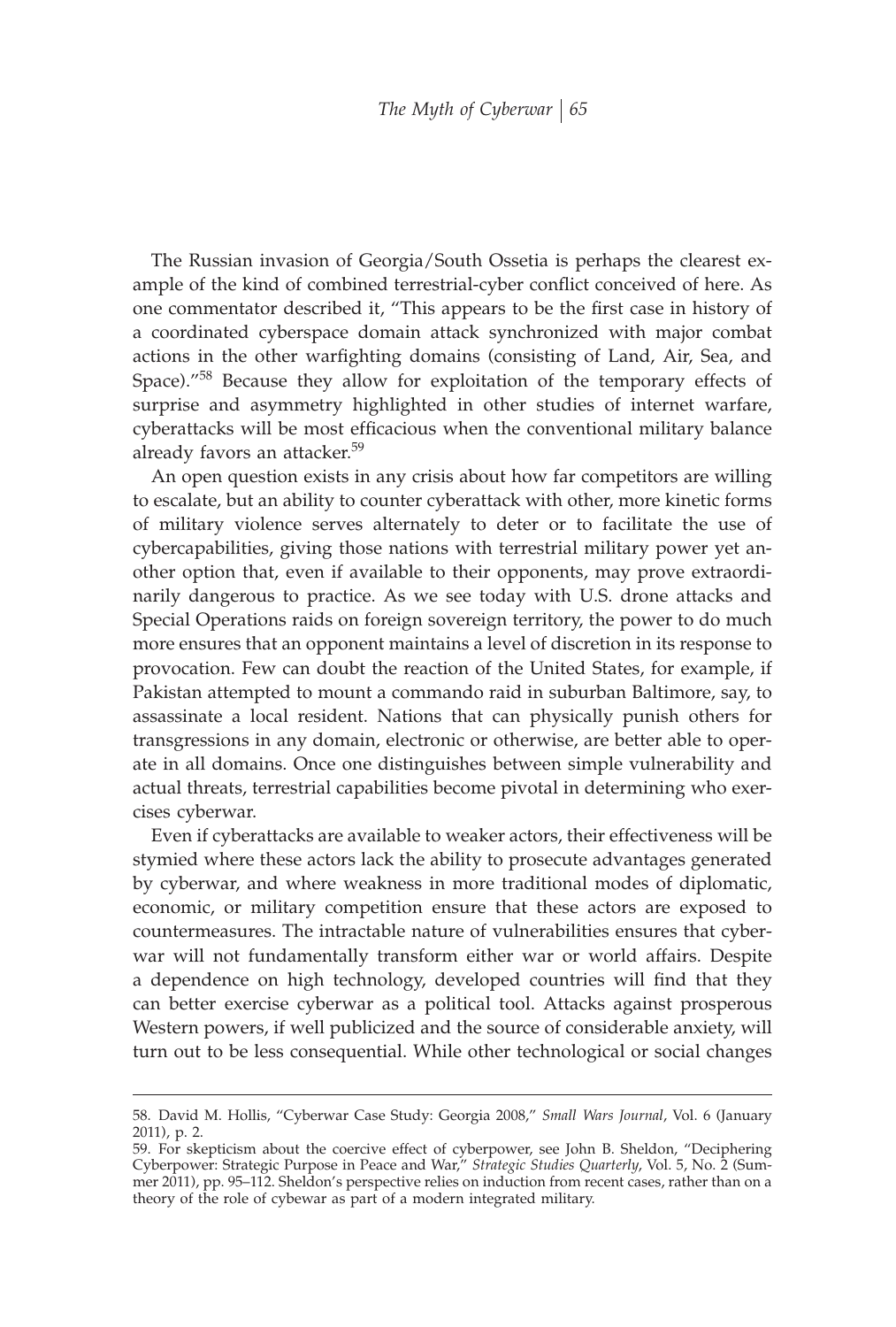may well transform contemporary hierarchies, cyberwar will most likely function more to perpetuate than to undermine existing inequalities of influence.

#### THE ADJUNCT ROLE OF CYBERWAR

Because war on the internet is adjunct to more conventional forms of fighting, a cyberattack is extremely unlikely to prove pivotal in conflicts involving capable states or their partners. Still, cyberwar could be used by and against forces in the field, a valid and possibly important concern. A common approach to evaluating the implications of new technologies for war and peace involves the offense-defense balance. Proponents of offense-defense theory focus on material or, alternately, on cognitive/informational factors that they believe will lead to increased military aggression. $60$  Nations or time periods that experience or perceive offensive advantages will be associated with more war, whereas the opposite is said to happen when innovations or circumstances favor the defense. There is considerable skepticism about the empirical validity of offense-defense theory, as well as about the ability of researchers to isolate the factors leading to offense or defense dominance.<sup>61</sup> Even if there were nothing controversial in the application of offense-defense theory, it would still be challenging to draw conclusions about the impact of cyberwar on the general appeal of warfare, given that cyberwar is new, and given that cybercapabilities are not the only factors influencing the offense-defense balance. In evaluating the impact of cyberwar, it would be valuable, however, to know whether the internet systematically favors attackers or defenders.

Robert Jervis proposed a framework for understanding technology-induced instability that seems well suited to explaining the externalities of cyberwar for

<sup>60.</sup> For perspectives and coverage of the debate concerning offense-defense theory, see George H. Quester, *Offense and Defense in the International System* (New York: John Wiley and Sons, 1977); Jack L. Snyder, *The Ideology of the Offensive: Military Decision Making and the Disasters of 1914* (Ithaca, N.Y.: Cornell University Press, 1984); Ted Hopf, "Polarity, the Offense-Defense Balance, and War," *American Political Science Review*, Vol. 85, No. 2 (June 1991), pp. 475–494; Stephen Van Evera, "Offense, Defense, and the Causes of War," *International Security*, Vol. 22, No. 4 (Spring 1998), pp. 5–43; Charles L. Glaser and Chaim Kaufmann, "What Is the Offense-Defense Balance and Can We Measure It?" *International Security*, Vol. 22, No. 4 (Spring 1998), pp. 44–82; and Karen Ruth Adams, "Attack and Conquer?: International Anarchy and the Offense-Defense-Deterrence Balance," *International Security*, Vol. 28, No. 3 (Winter 2003), pp. 45–83.

<sup>61.</sup> For several different criticisms of offense-defense theory, see Jack S. Levy, "The Offense/ Defense Balance of Military Technology: A Theoretical and Historical Analysis," *International Studies Quarterly*, Vol. 28, No. 2 (June 1984), pp. 219–238; Jonathan Shimshoni, "Technology, Military Advantage, and World War I: A Case for Military Entrepreneurship," *International Security*, Vol. 15, No. 3 (Winter 1991), pp. 187–215; and Yoav Gortzak, Yoram Z. Haftel, and Kevin Sweeney, "Offense-Defense Theory: An Empirical Assessment," *Journal of Conflict Resolution*, Vol. 49, No. 1 (February 2005), pp. 67–89. For a rebuttal of some of these critiques, see Sean M. Lynn-Jones, "Offense-Defense Theory and Its Critics," *Security Studies*, Vol. 4, No. 4 (Summer 1995), pp. 660–691.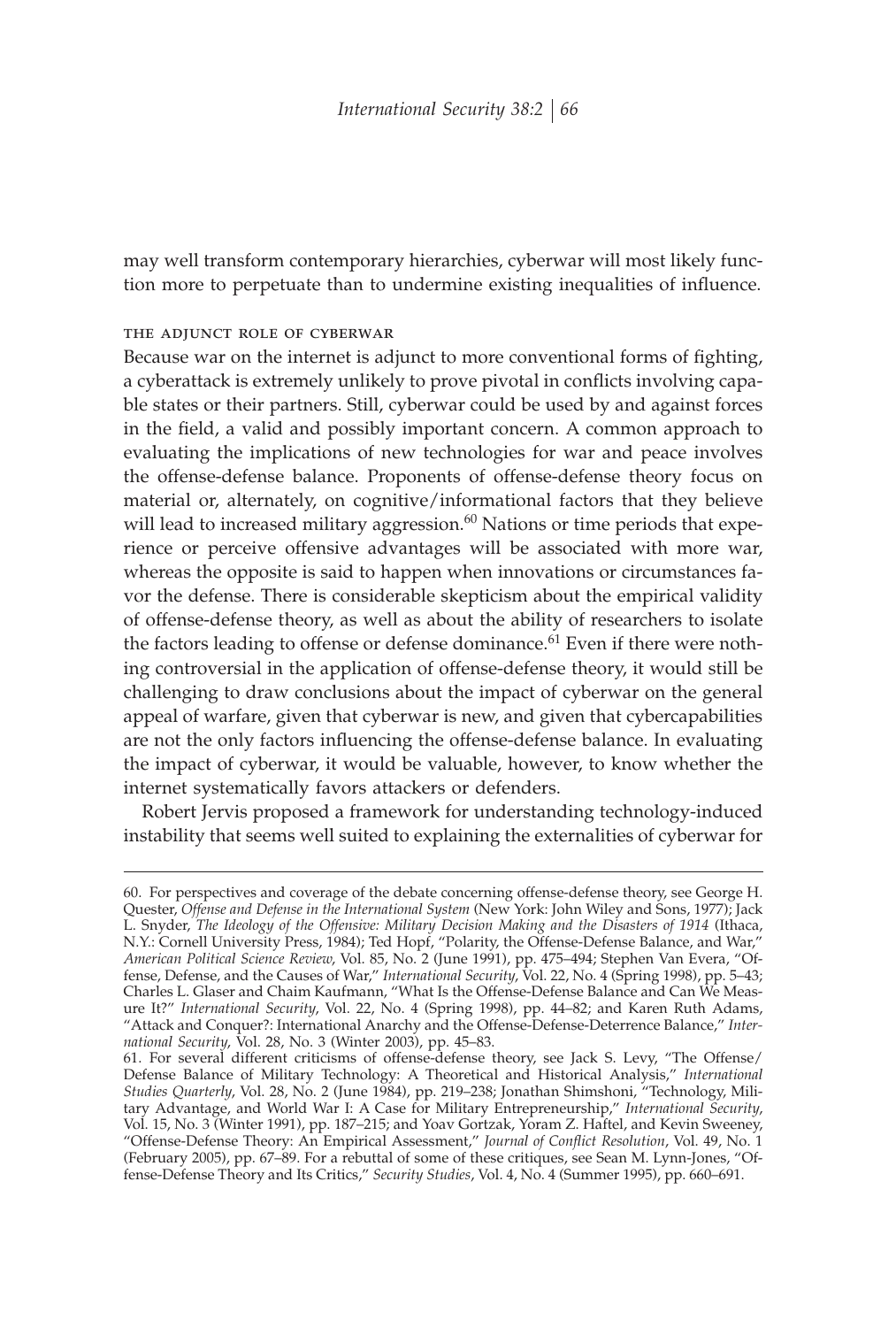the broader question of conflict among states.<sup>62</sup> As James Fearon makes clear, however, offense-defense theory also needs to distinguish between advantages gleaned from initiating disputes and those from acting aggressively, should war occur.<sup>63</sup> Fearon further notes a more general tendency to confuse the shifting offense-defense balance with changes in the balance of power. Offense dominance implies that states are more likely to prefer attack rather than defense regardless of the prevailing balance of forces. Weaker states seldom prevail under any circumstances.

Imagine first that cyberwar is defense dominant. This does not seem all that likely, and in fact contradicts the prevailing view in the literature. Still, suppose that information infrastructures are more readily defended than attacked. In such as world, the balance of power would favor those states that could most effectively orchestrate military command, communications, logistics, and intelligence through the internet or similar types of networks. Even if this imagined cyber world is defense dominant, it does not follow that terrestrial conflict is also defense dominant. The relative immunity of networks to attack could lead to a reluctance to use conventional force, or it could increase incentives to act aggressively, depending on whether secure networks are more important for defenders or attackers. The standard military answer is that command and control are more critical for the offense, as commanders have more need to directly control their forces in the attack. If so, then perhaps cyber defense dominance is actually destabilizing, because it increases the ability to attack and (slightly) decreases the ability of defenders to prevail. Conversely, if, as many contend, cyberspace is offense dominant, then this should tend to weaken offensive operations in the physical world, making terrestrial conflict more defense dominant.<sup>64</sup>

This basic conception assumes dichotomous conditions of network vulnerability that do not reflect actual wartime dynamism. It may take time to disable networks. If so, then there is a first-mover advantage that could prove more critical than the defense dominance created by the heightened need among attacking forces for effective command, control, communications, computers, and intelligence. Advantages may follow from starting early in cyberwar. Striking first could also prove valuable if disabling an opponent's internet reduces the enemy's ability to retaliate. Given that a state projecting

<sup>62.</sup> Jervis, "Cooperation under the Security Dilemma."

<sup>63.</sup> James D. Fearon, "The Offense-Defense Balance and War since 1945," typescript, University of Chicago.

<sup>64.</sup> I am grateful to Eugene Gholz for raising the issue of offense/defense cyber dominance.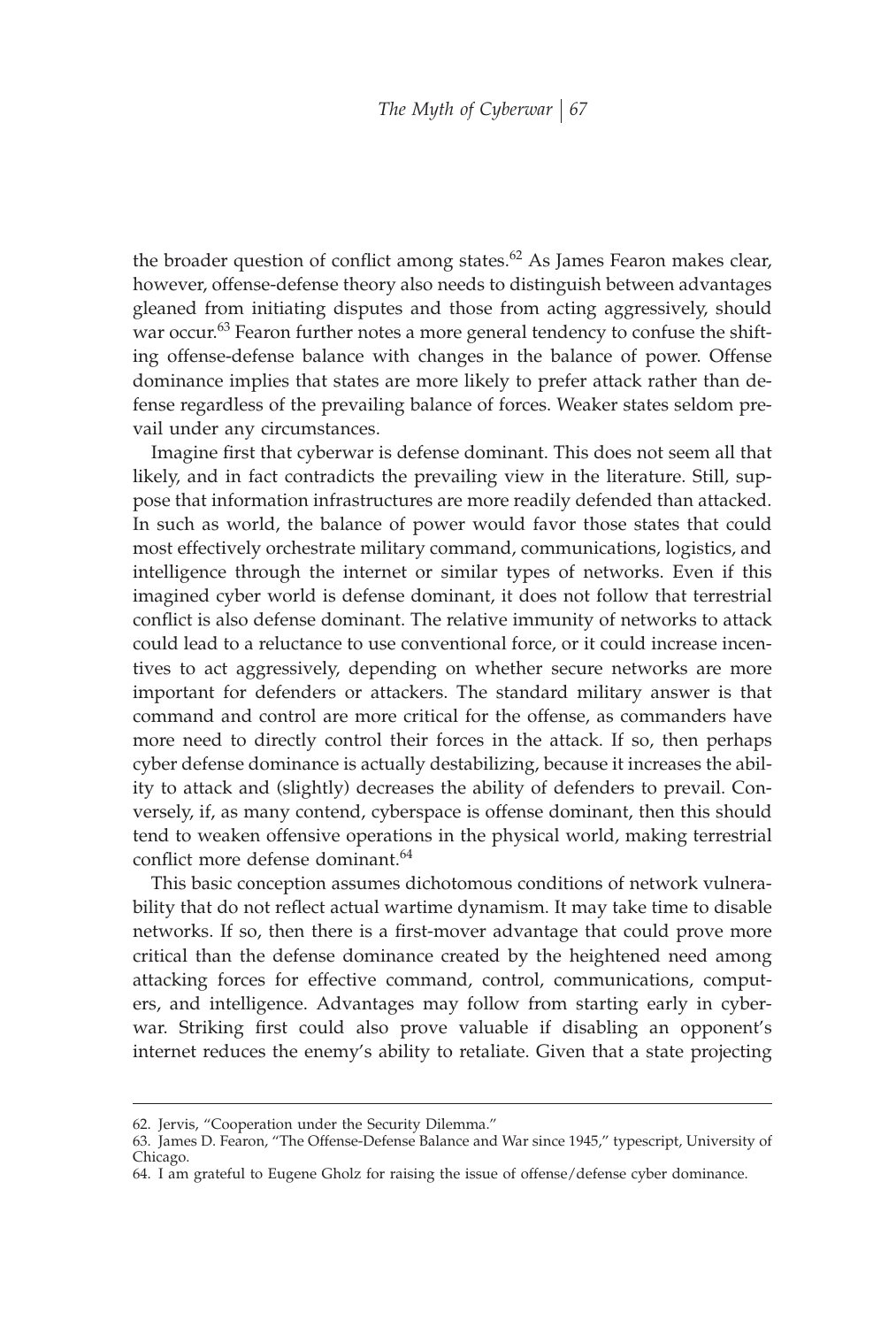power benefits from being able to choose the time and place of its attack, the first-strike advantage might be more important for victory than the pacifying effect produced by offense dominance in cyberspace.

Regardless of whether the internet increases or decreases incentives to attack, cyberwar is likely to continue to favor the strong against the weak. This is not to say that cyberattacks will not have an effect, only that they are extremely unlikely to be strategically decisive. A capability to address cyber threats is useful, but planning for cyberwarfare must occur within the larger framework of recognition that this new domain is evolutionary rather than revolutionary. There will not be a cyber Pearl Harbor, except possibly when and if a foreign power has decided it can stand toe-to-toe with conventional U.S. military power.

#### cyberterrorism

The terrorist attacks of September 11, 2001, generated a sense of insecurity in the Western world: How can governments protect their citizens in an age where the enemy is concealed and where an attack may come at any time or place? The temptation has been both to treat terrorism as an existential threat (because it is frightening) and to assume that the best response is a vigorous defense. Yet, as I have argued, one of the most effective mechanisms of protection is not to remove capabilities, but to puncture resolve, foremost by ensuring adversaries that their objectives will not be realized. A vault does less to deter bank robbers than the presence of countermeasures (die packs, numbered bills) that deny criminals the fruit of their plunder, even when they successfully complete the crime. Terrorism is a marginal business, not because airports and diplomats are too well protected or because guns or bombs are hard to come by, but because most people, even if very unhappy, do not believe that bombings, hijackings, or assassinations will effect positive change. Incapable of achieving their objectives directly, terrorists seek to mobilize fear and to cause overreaction, mechanisms that mobilize the targets of terror to assist in accomplishing terrorist objectives.

The resort to cyberwar by terrorists does not imply that cyberterrorism is an important threat to national security, any more than the appeal of the lottery to the poor or financially desperate implies that the odds of winning are inversely tied to one's income. Desperation leads to desperate measures, an indication in fact that such measures probably will not succeed. In this sense, the rise of cyberterrorism may say more about rigidity and impotence between agent and structure than about either in isolation. Cyberterrorism may be relatively ineffective, not unlike terrorism generally. Nevertheless, terrorists may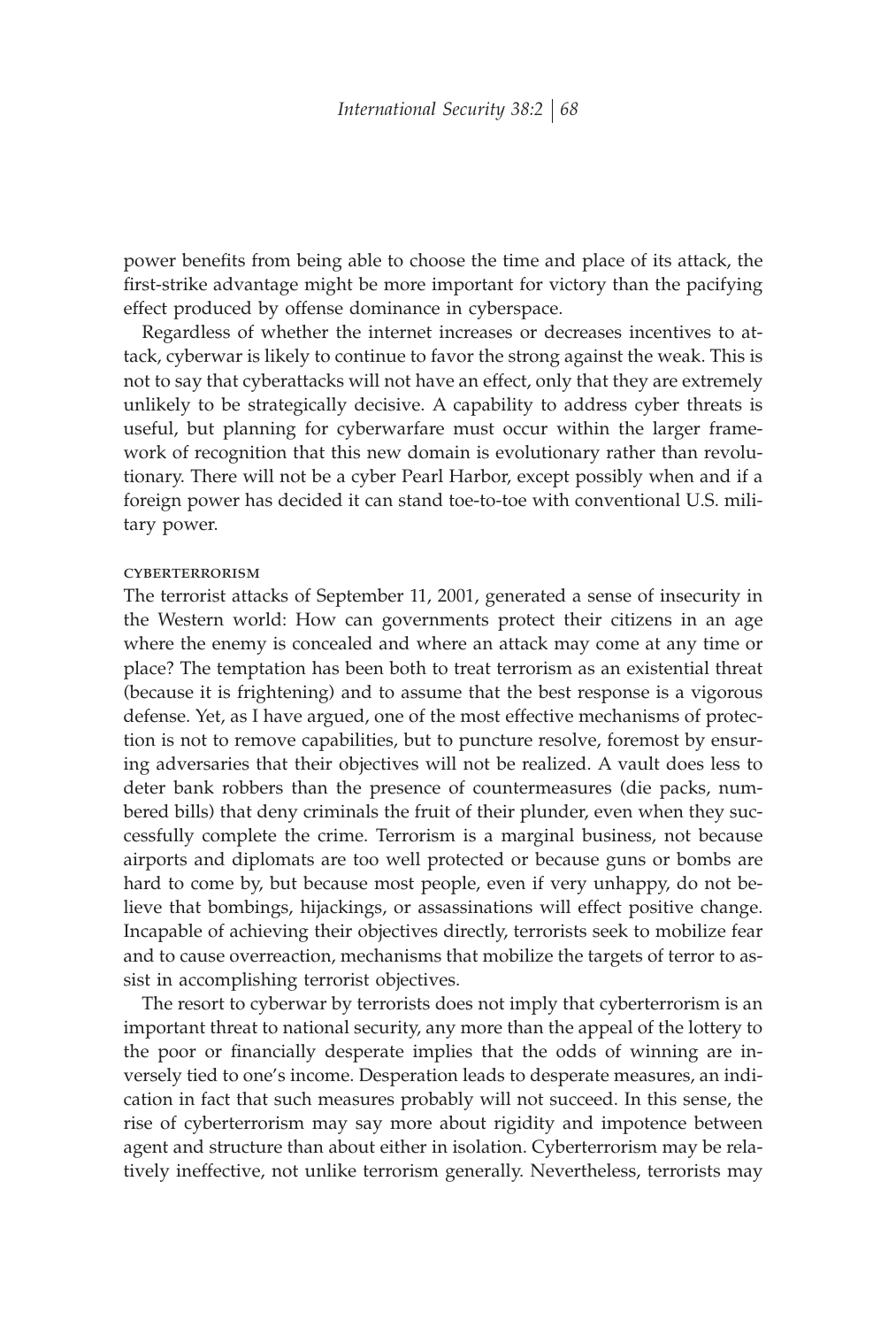adopt cyberwar even though internet attacks are unlikely to sway national policies or public opinion. The adoption of a particular method of attack by terrorists does not mean that their actions represent a critical threat, any more than crime and corruption are considered issues of national security. Most societies treat the latter activities as distinct from national security, not because they are not important or fail to harm people, but because they do not directly threaten the state. Unless attackers have the ability to prosecute temporary advantages through physical force, it is not clear whether cyberterrorism requires an elaborate or concerted national security response.

Terrorism is a form of compellence. Lacking the ability to impose their will on others, terrorists rely on the prospect of harm to influence a target's behavior. Indeed, because their ability to harm is limited, the terrorist relies on psychology (fear and uncertainty) to multiply the impact of relatively finite capabilities on opposing populations or states. Cyberwar is arguably especially poorly suited to the task of fomenting terror. In particular, in addition to the problems in credibly threatening cyberattacks that have already been discussed, it is difficult to see how internet attacks will be able to instill the quality of fear needed to magnify the terrorist's actions. How terrifying is a cyberattack? No one will be happy when the power goes out or when one's bank account is locked down, but attacks of this type evoke feelings of anger, frustration, even resignation, not terror. Terrorism relies on generating a particularly visceral emotion (the "terror" in terrorist), one not likely to be effected through the actions of cyberwarriors, at least not directly. The old journalistic adage that "if it bleeds, it leads" implies the need for graphic trauma and lurid imagery. The very attributes that make cyberwar appealing in the abstract the sanitary nature of interaction, the lack of exposure to direct harm, and strikes from remote locations—all conspire to make cyberterrorism less than terrifying. White collar terrorists are probably not going to prove any more effective, and perhaps may prove less, at shaping hearts and minds than the traditional model.

This is even more the case with long-duration, low-intensity conflicts that are a key component of both non-Western attempts at resistance and Western efforts to protect the status quo international order. From the perspective of the insurgent, asymmetric warfare has never been about attacking to diminish an opponent's strengths, but is instead focused on maximizing one's own strengths by targeting enemy weaknesses.<sup>65</sup> Insurgency seeks out kinetic close

<sup>65.</sup> Mao, Zedong, *On Guerrilla Warfare* (New York: Praeger, 1961).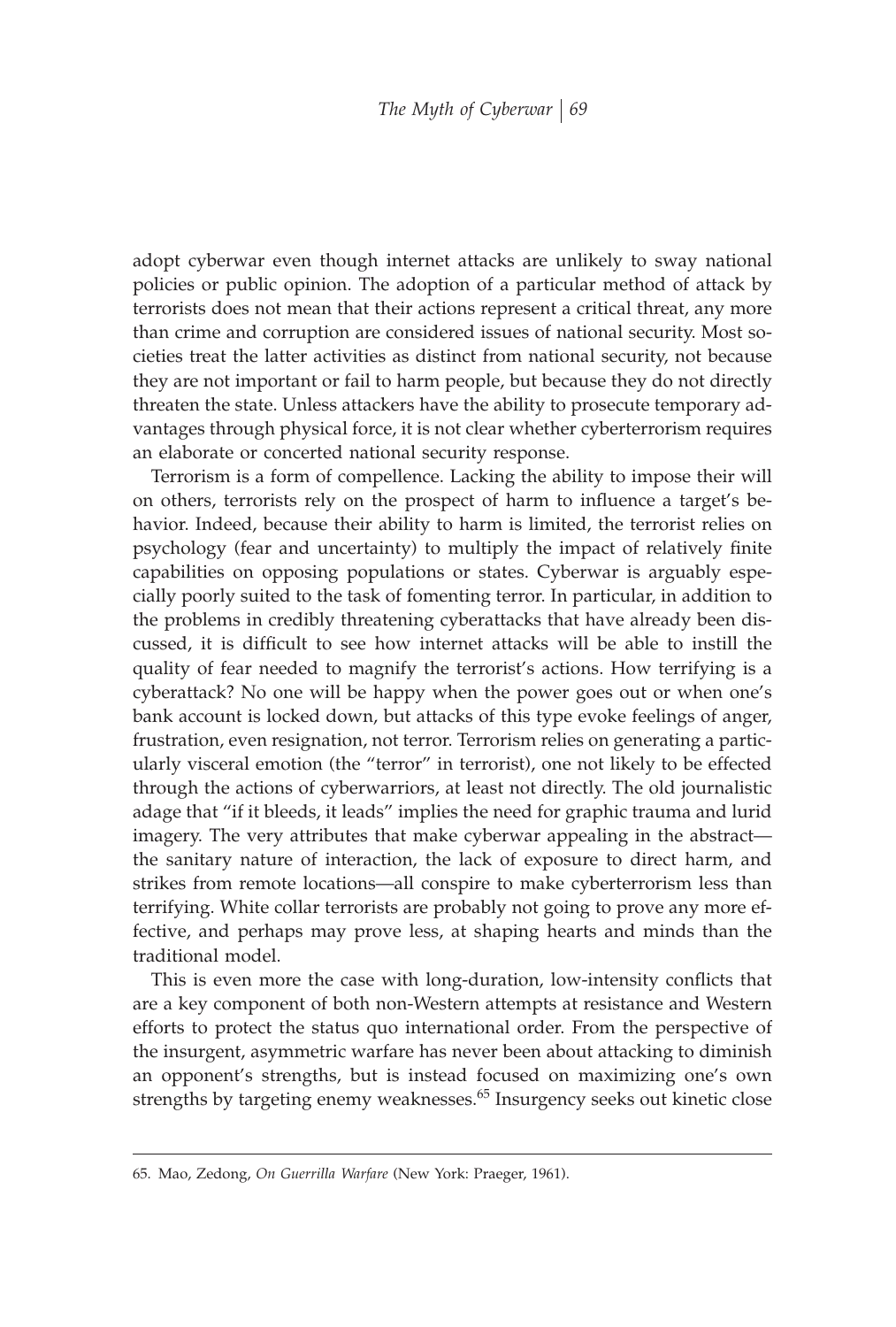physical combat where sophisticated technology is at its least effective (and decisive). Damaging the technology may draw an enemy into direct contact, but it might also cause that enemy to withdraw and reschedule operations. Mobility dominates every battlefield for this very reason. Internet attacks in the midst of close contact make little sense, as it is here that the comparative advantage of cyberwar (distance and asymmetry) is least potent. The ability of internet-dependent armies to perform in superior ways on existing dimensions means that this is generally a process of leveling, not revolution.

#### cyber espionage

By far the most compelling scenario for the transformation of political conflict through the internet, and the one that makes new headlines daily, involves the use of the internet for espionage. As events such as the disclosure of an enormous number of classified documents through WikiLeaks illustrates, it may become increasingly difficult for states to hide details of their capabilities and plans from individuals, groups, and other nations.

States have always sought information about prospective opponents. Successful espionage creates significant advantages, but also challenges. For most of history, spying was physical. An agent had to enter enemy territory to obtain information about the capabilities or intentions of a foreign group or power. The products of espionage were equally tangible. Spies brought back documents, captives, tallies, or other materials designed to inform their masters and demonstrate the veracity of their claims. This made spying risky. Espionage required an overt act that could itself precipitate war. Evidence of spying could form the casus belli for an attack by a target of espionage against the perpetrator. Even if it did not lead directly to a contest, where agents were found, and what they were looking for, revealed sensitive information. For these reasons, counterespionage is itself as much about spying as it is about preventing espionage. Of course, captured spies also fared poorly, as international norms offer none of the protections afforded to conventional combatants.

The internet makes it possible for the spy to telecommute.<sup>66</sup> Information can be collected without leaving the territory of the sponsoring state, making it difficult to deter or capture cyber spies. A spy's affiliation can also be concealed, so that the target is uncertain whether espionage indicates a prelude to war, threats from specific states, specific formal national objectives, or even whether espionage actually occurred. At the same time, cyber spies face their own challenges. Indeed, the detection of cyber spies may be easier than con-

<sup>66.</sup> Telecommuting and the paperless office are two other myths of the internet age. It is possible that telecommuting may be no more successful for spies than for anyone else.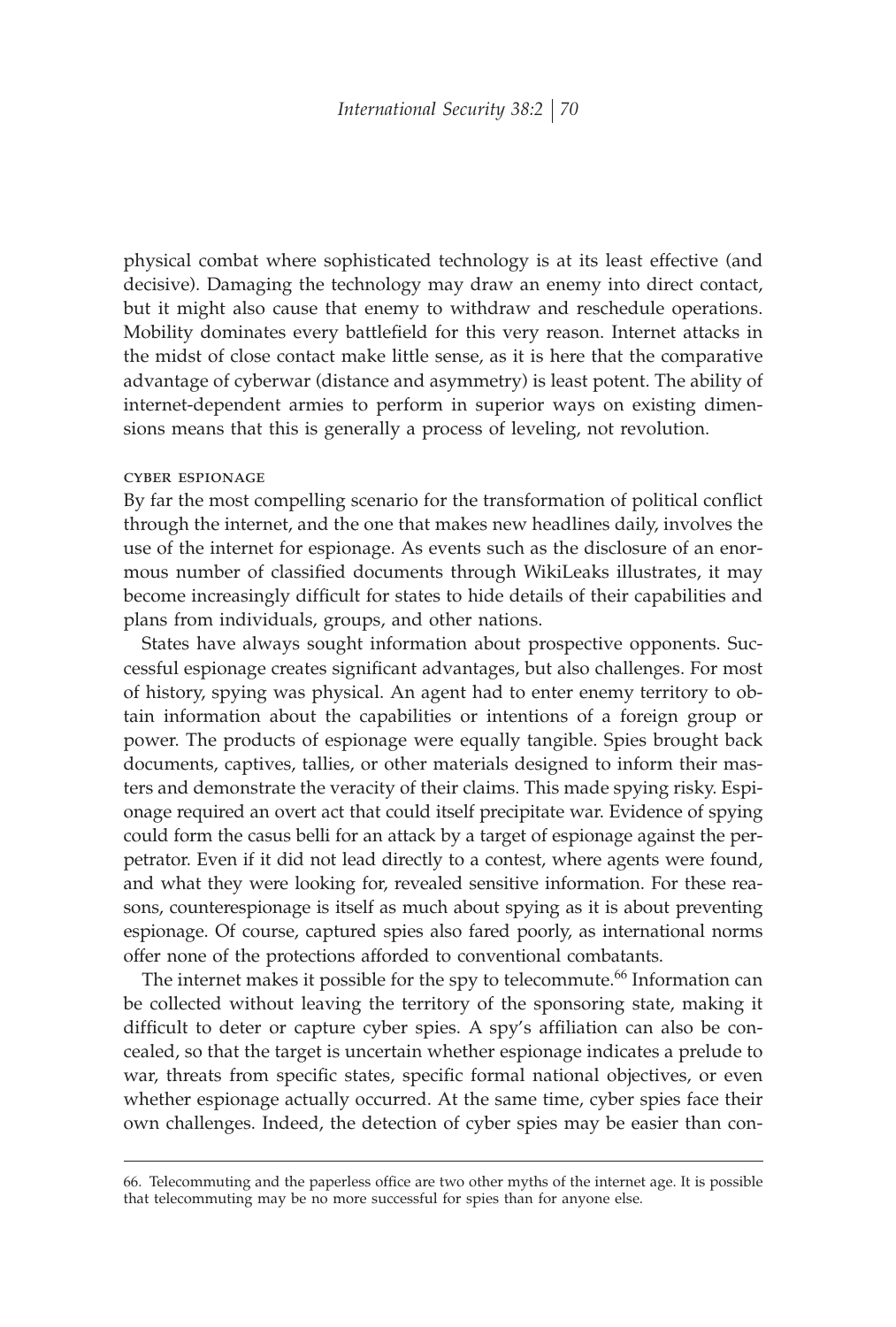ventional espionage, given computer forensics and the trail left when accessing files.

One of the perennial challenges for political decisionmakers in dealing with any form of espionage is what to do with the information collected. Acting on covert knowledge is tempting, but often this will also tip off the target and lead to countermeasures. Even more fundamentally, the challenge to analysts is to interpret the significance of information, not something that the internet makes easier, particularly given the quantity of materials likely to be involved. Critical facts may even be obscured among masses of trivial details, protection not unlike the anonymity provided by mass humanity that shelters most of us, something that is only possible given the mountains of information in the internet age.

Conversely, the single most dramatic impact of the cyber world on political conflict may well come in the form of transparency. Nations may find that they can no longer sustain jealously guarded secrets. The phenomenon of classification that led large portions of government activity underground may find itself "outed," not by alien spies or terrorists, but by groups devoted to the idea that airing national secrets makes it more difficult for governments to connive against one another, or to scheme against their own people.

There is considerable reason to believe that reducing secrecy will led to a decline in warfare, even if some nations are made worse off in terms of relative power. The conceit of sovereigns is that secrets can be kept indefinitely. This has never been true. Code breaking in both world wars exposed German and Japanese operational plans to exploitation by the Allied commanders. Similar results may have shadowed opponents during the Cold War. The problem of course was that espionage that unearthed enemy secrets also had to be kept secret, because there were advantages to knowing something that an enemy did not know that the opponent knew. Espionage did not reduce the prospect of war as much as it affected who was likely to win, because those in the know were able to exploit relationships and win contests. Today, nations may find it increasingly difficult to imagine that their secrets are safe, even if they are. In addition to "nonprofit" espionage that publicly discloses state secrets, the ubiquity and success of "for profit" spying in the internet age must make nations consider the possibility that security is inherently porous. Secrets are not sacrosanct, making it more difficult to carry out the conspiracies so often associated with coercive politics. War will still occur, but surprise in war will be increasingly difficult to achieve, in turn reducing at least part of the motivation behind the use of coercive military force. With fewer surprises, identifying bargains that competitors prefer to the costly exercise of war becomes easier.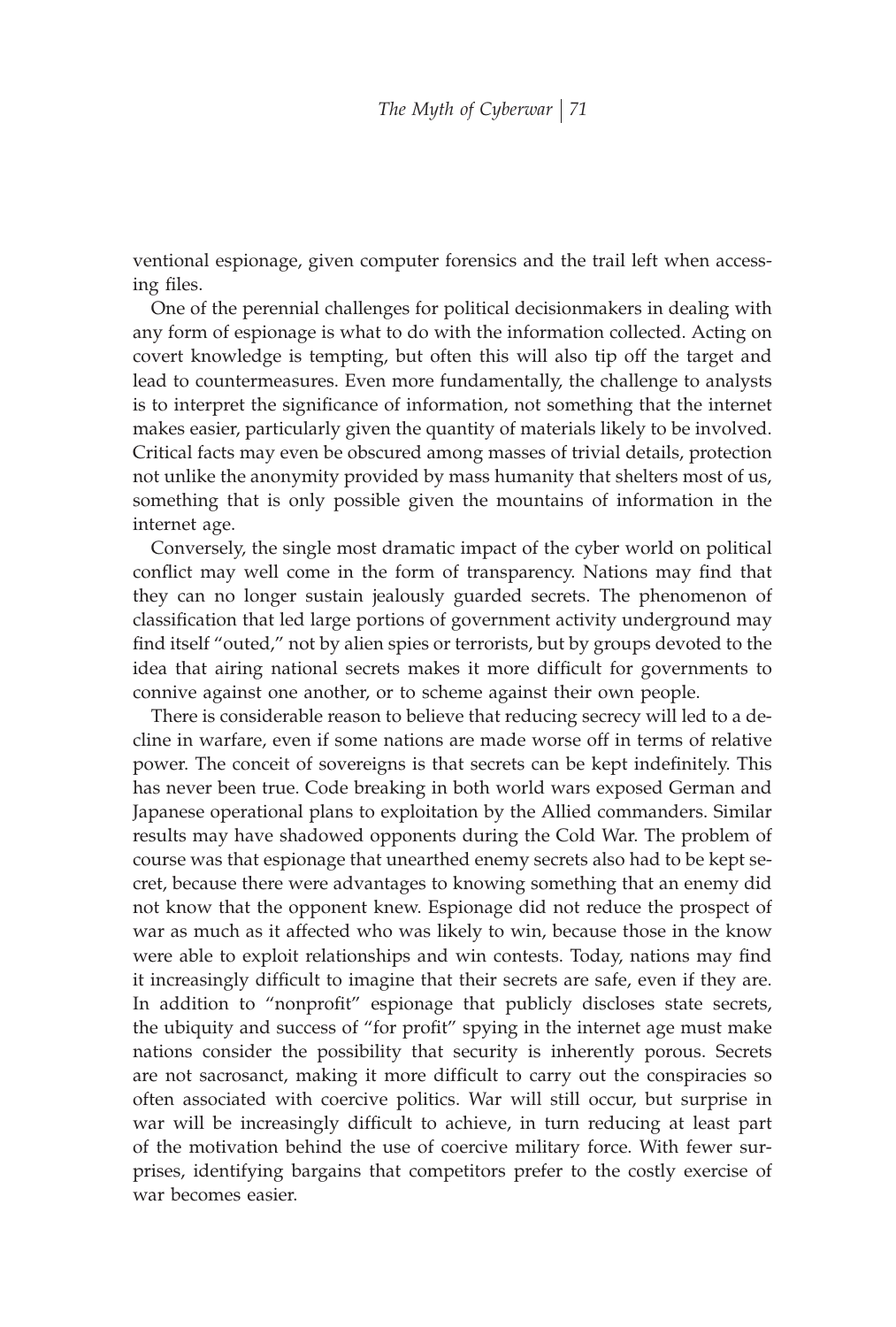## *Conclusion*

In war, tactics must serve strategy and strategy must serve grand strategy. Students of cyberwar have yet to explain how the internet can host meaningful political conflict, precisely because it cannot serve the final arbiter function that has for millennia been the purview of physical violence. The tendency among pundits of cyberwar has been to focus on tactics and possibly strategy, showing that harm is possible without explaining how the harm generated is likely to shape the product of political differences. In the absence of this logic of consequences, the internet becomes an adjunct domain to more traditional forms of warfare. Cyberwar is an evolving dimension of war and a source of concern, but in grand strategic terms, it remains a backwater. A failure to focus on grand strategy is an all-too-familiar by-product of the war on terror, where the objective has been to harm and not be harmed, rather than to effect meaningful changes to the disposition of world affairs.

It would be absurd to infer that there is no role for the internet in twentyfirst-century conflict. The internet will be affected by conflict, just as is the case with every other domain in which individuals, groups, and societies interact. Indeed, the real message for soldiers and politicians is that cyberwar involves a broadening of the dimensions of warfare, rather than a narrowing of future conflict. In most cases, the internet is not a viable, free-standing venue for the pursuit of national interests. It would be surprising if a country intent on attacking another nation failed to carry out preparatory or simultaneous attacks of target's defense capabilities via the internet. It would be even more surprising if an aggressor successfully substituted cyberwar for conventional, tangible forms of conflict. This is the conceit of Nikolai Kuryanovich, former member of the Russian Duma: "In the very near future, many conflicts will not take place on the open field of battle, but rather in spaces on the Internet, fought with the aid of information soldiers."<sup>67</sup> Mr. Kuryanovich continues, "[A] small force of hackers is stronger than the multi-thousand force of the current armed forces."<sup>68</sup> Surely, a country with thousands of soldiers and hundreds of hackers would be inclined to use both.

By itself cyberwar can achieve neither conquest nor, in most cases, coercion. Russian military planners obviously understood this in preparing to invade

<sup>67.</sup> Cited by Stephen W. Korns and Joshua E. Kastenberg, "Georgia's Cyber Left Hook," *Parameters*, Vol. 38, No. 4 (April 2009), p. 60. Korns and Kastenberg reference Brian Krebs, "Report: Russian Hacker Forums Fueled Georgia Cyber Attacks," *Washington Post*, December 16, 2008, http:// voices.washingtonpost.com/securityfix/2008/10/report\_russian\_hacker\_forums\_f.html. 68. Ibid.